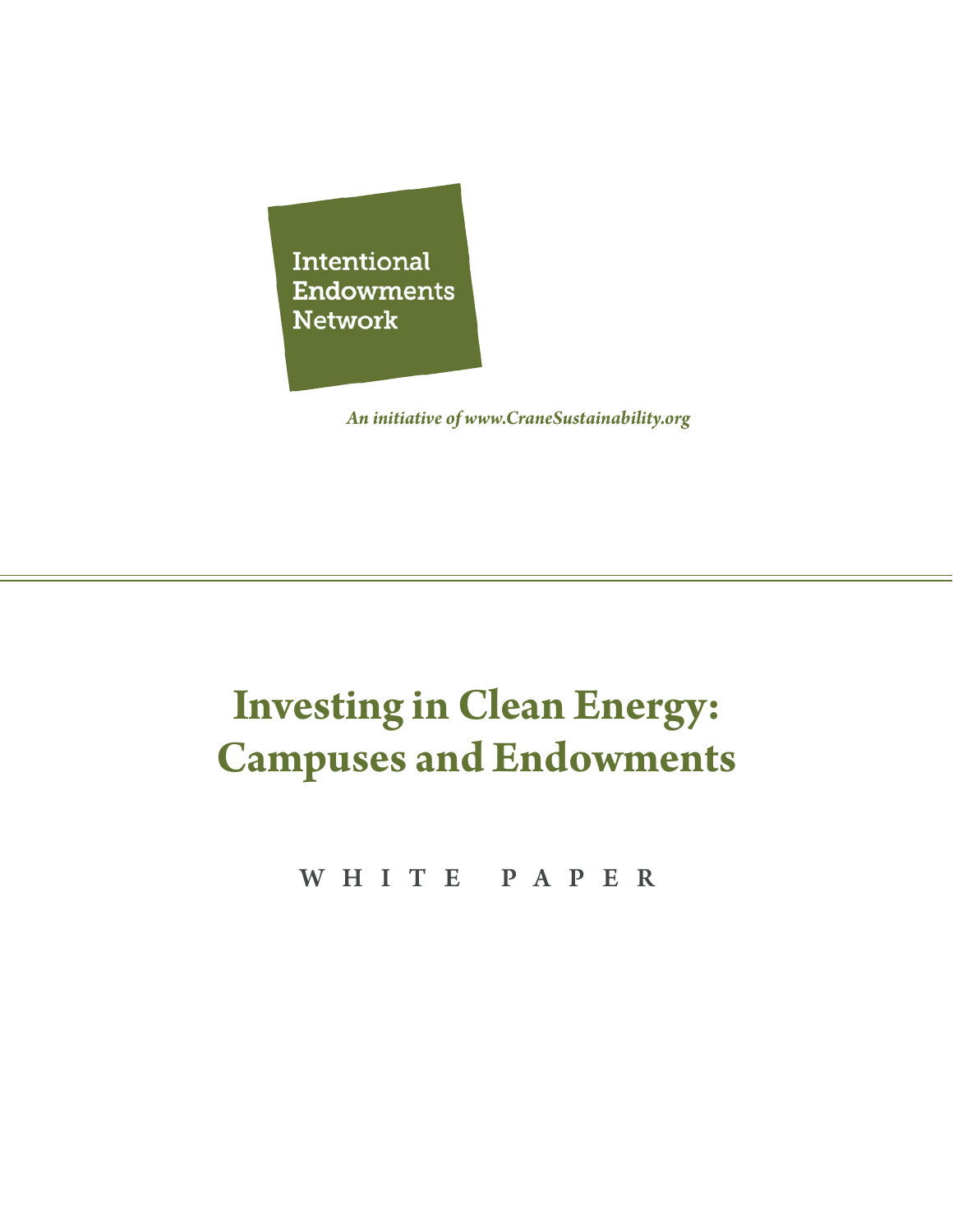## Executive Summary

There are many options for colleges and universities to use their endowments, operations budget, capital budget, or a combination thereof to invest in clean energy. University endowments have over \$528 billion in assets, the ability to make illiquid investments, and long-term investment horizons, uniquely positioning them to finance clean energy investments. The financial and societal benefits of these investments are numerous. In 2015, renewable energy attracted \$329 billion $^1$  in global investments, the cost of solar photovoltaics has dropped 80% since  $2008<sup>2</sup>$  and wind is already the cheapest form of power in some parts of the United States.3 To continue to meet human needs and support the global economy, demand-reduction, increased energy efficiency, and a shift to clean energy sources is needed. An additional \$1 trillion per year in clean energy investments is necessary to sufficiently curb rising global temperatures,<sup>4</sup> and institutional investors, including endowments, are well positioned to contribute to meeting this need.

Clean energy financing and investing options for colleges and universities include direct ownership, asset leasing, retail power purchase, renewable energy credit purchase, power purchase agreements, green revolving funds, and public or private market investments. These opportunities are growing rapidly, but several challenges, including concerns about financial performance and a lack of peer examples to follow, may be impeding endowments from making such investments.

Despite market volatility, new investment in clean energy across all asset classes has grown from \$62 billion in 2004 to a record \$349 billion in 2015.<sup>5</sup> Sub-sectors like smart grid, energy storage, power development, environmental services, agricultural solutions, and water-related companies have generated reasonable to strong rates of return in aggregate.6 Additionally, established Green Revolving Funds (GRFs) report a median annual return on investment  $(ROI)$  of 28% $^7$ , and ROI in the direct ownership of clean energy projects can produce returns in the 10-15% range.<sup>8</sup> Power Purchase Agreements (PPAs), where a developer finances and owns a project and a campus purchases the electricity at an agreed upon price, have no upfront capital costs and the resulting electricity costs less than market prices. Demand for electricity is expected to double by 2060, requiring infrastructure investment in clean energy and energy efficiency. Solar and wind could supply up to 39% of power generation by 2060, and coal and oil are expected to fade from the energy supply. This expected economic

sector growth and development points to a long term market opportunity in the clean energy sector.9

Not only are universities and endowments uniquely positioned to invest in clean energy, a combination of future regulatory impact and the priorities of applicants and donors will likely demand it. This is exemplified by the views of the Millennial generation. By 2025, more than half of the world population will be under 30, and Millennials will make up 75% of the workforce. It is important to keep in mind what is important to this generation as the buying and investment power that they will have in the coming years is immense. When 85% of Millennials believe that social and environmental impact is import to investment decisions<sup>10</sup> and 87% believe that long-term success is more important than pursuing short-term profit maximization,<sup>11</sup> clean energy investing could be used as a competitive advantage for colleges and universities, and it is not something to be ignored.

Through meetings and forums, the Intentional Endowments Network has brought together hundreds of university leaders and investment experts to share information about ways to create sustainable investing strategies without sacrificing financial returns. This white paper includes brief snapshots of just a few institutions that are leaders in driving the clean energy economy forward through their investments on and off campus, including American University, George Washington University, Arizona State University, Green Mountain College, Luther College, Northeastern University, The University of California System, The University of North Carolina- Chapel Hill, and Yale University. By employing a variety of investing strategies, these schools provide examples that can help others when undertaking significant operational or endowment change to support the clean energy economy.

Clean energy investment includes everything from stable capital intensive commercially viable infrastructure options to early stage startup ventures, and each carries its own risk and reward profile. As each investment strategy requires differing resources and timeframes, consulting with investment advisors and industry experts is the best way to determine which strategy is most suitable for any individual campus' needs. There is no barrier to these clean energy investment strategies that cannot be addressed, and participating in peer-to-peer dialogue and forming strategic partnerships is a great way to start finding solutions.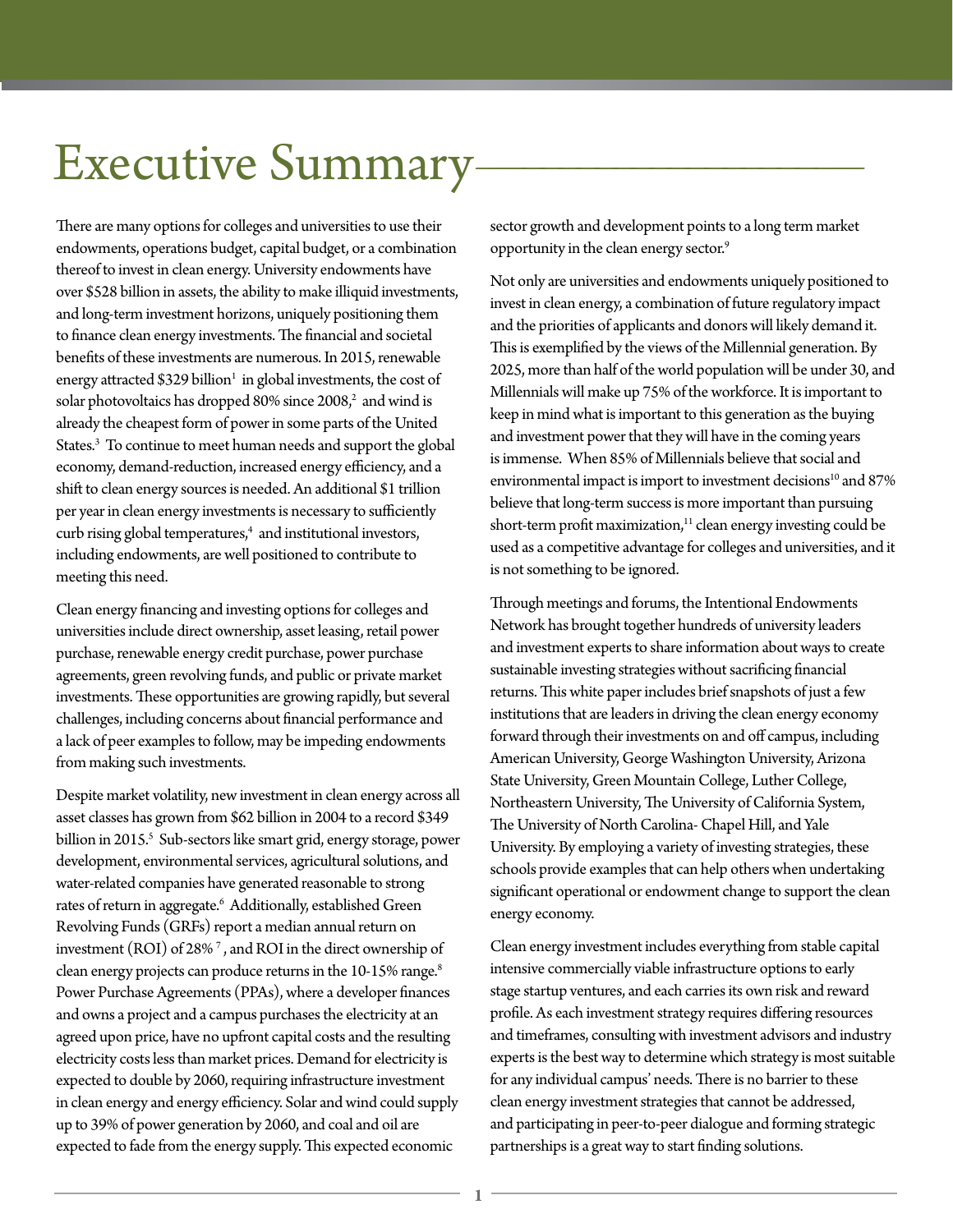# Background

## **About IEN**

Established in 2014, the Intentional Endowments Network is a broad-based, collaborative network advancing *intentionally designed endowments* – those that enhance financial performance; are aligned with institutional mission and values; and contribute to creating a sustainable society. Working closely with leading organizations, the network engages leaders and key stakeholders from higher education, foundations, business, and non-profits. It provides opportunities for learning and education, peer networking, convening, thought leadership and information exchange around a variety of strategies (e.g., ESG integration, impact investing, shareholder engagement).

## **About This Paper**

The purpose of this white paper is to encourage conversation about the societal and financial benefits of clean energy investments and explore the barriers to such investments. Clean energy investments include renewable energy generation using wind, solar, hydropower, and biofuels, as well as fuel cells, energy efficiency, energy storage, combined heat & power (CHP), and electrified transport solutions. Although the Fossil Free divestment movement has directed attention to campuses in recent years, opportunities for colleges and universities to invest in clean energy through both campus operations as well as endowments, such as the Seize the Grid campaign<sup>12</sup>, haven't received as much focus to date.

Colleges and universities are platforms for testing new technologies and teaching future leaders, and through the creation of hundreds of courses, programs, and research projects, they have advanced knowledge and practice in the field. Nearly 700 institutions in the U.S. have committed to climate neutrality and made significant investments in on and off site renewable energy and energy efficiency. Yet, there's been a significant gap between these operational investments and endowment investing in clean energy, partly due to their differences in cost of capital, return value, and timeframe for investing. While investing in operational projects offers more steady returns than volatile stock investments, it's often at the cost of liquidity.

University endowments have over \$528 billion in assets, the ability to make illiquid investments, and long-term investment horizons.

#### **Direct Ownership / Asset Acquisition**

Colleges and universities can purchase and install solar panels, wind turbines, geothermal systems, and other clean and renewable energy technologies to provide energy directly for campus operations.

#### **Power Purchase Agreement (PPA)**

A PPA is an agreement to purchase power from a specific project for an agreed period of time, at an agreed price. The project developer finances and owns the project. The campus purchases the electricity from the project. Green Revolving Loan Fund (GRF): GRFs provide capital for campus related green projects that generate operational savings over time. Those savings go toward repaying the GRF, and can generate returns to support additional projects in the future.

#### **Public Market Investments**

Endowments can invest in clean energy focused public equities and fixed income markets, or directly purchase stock and bonds from public companies that support clean energy projects.

#### **Private Market Investments**

Endowments can also invest in private markets through venture capital, project finance and private equity funds focused on clean energy, individual projects in the local community or elsewhere.

They are therefore uniquely positioned to finance certain types of clean energy investments. Colleges and universities have already been leaders in many ways when it comes to driving the clean energy economy. The sidebar on the right lists five different approaches to higher education investment in clean energy.

With vast reductions in the cost of clean energy and gathering momentum after the Paris Climate Agreement in December 2015, endowments are now presented with unprecedented leadership and investment opportunities. As shown in *Figure 1*, there was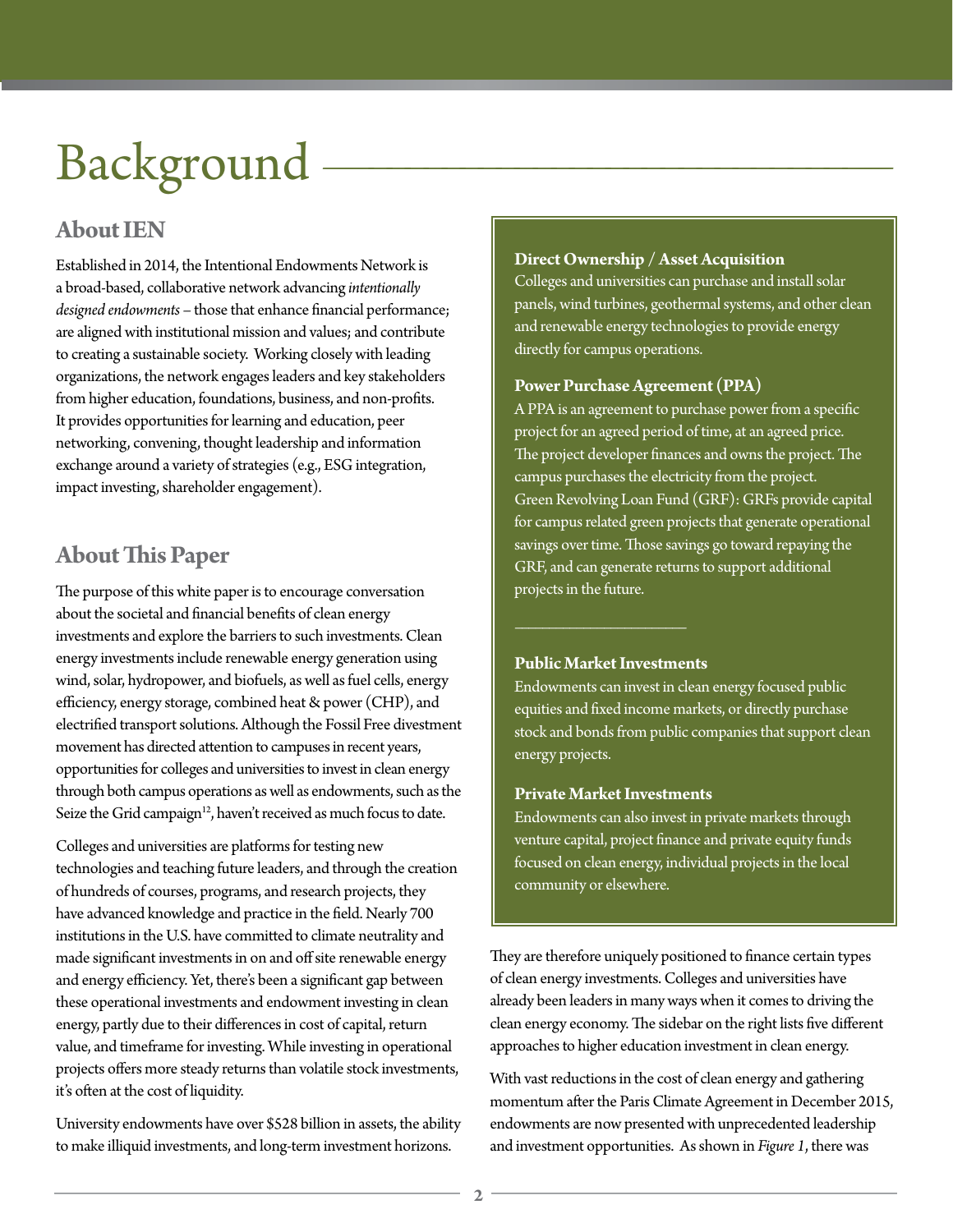\$328 billion invested in renewable energy globally in 2015<sup>13</sup>, and renewable energy is predicted to attract \$7.8 trillion by 2040.<sup>14</sup> The cost of solar photovoltaics has dropped 80% since 2008, and by 2030 wind and solar will be the cheapest forms of electricity production in most of the world.14 In fact, wind is already the cheapest form of power according to a November 2015 analysis by the investment bank Lazard.<sup>16</sup> As pressure for carbon pricing regulations continues to grow through regional, national, and international efforts like the Paris Agreement, fossil fuel competitiveness will diminish.





*Source: Bloomberg, 2015*

Society cannot burn the existing fossil fuel reserves without exacerbating extreme weather patterns, levying trillions in economic damage from rising sea levels, and threatening the survival of modern society.<sup>17</sup> To continue to meet human needs and support the global economy, a combination of demand-reduction (through conservation and smart design), increased energy efficiency, and a shift to clean energy sources is needed.

Although clean energy prices will continue to decrease as technology advances, current rates of clean energy adoption and investment are not high enough to prevent average global temperatures from crossing the 2 degrees Celsius threshold, as *Figure 2* shows. In the chart, the grey line represents a 'business-as-usual' (BAU) forecast for emissions levels without additional policy action by governments; the green line represents emissions levels that can keep global average temperature increases below 2 degrees Celsius. In the chart, the grey bars represent the amount of investment in clean energy under a BAU scenario, while the green bars represent the level of investment in clean energy needed to keep temperature rise under 2 degrees Celsius.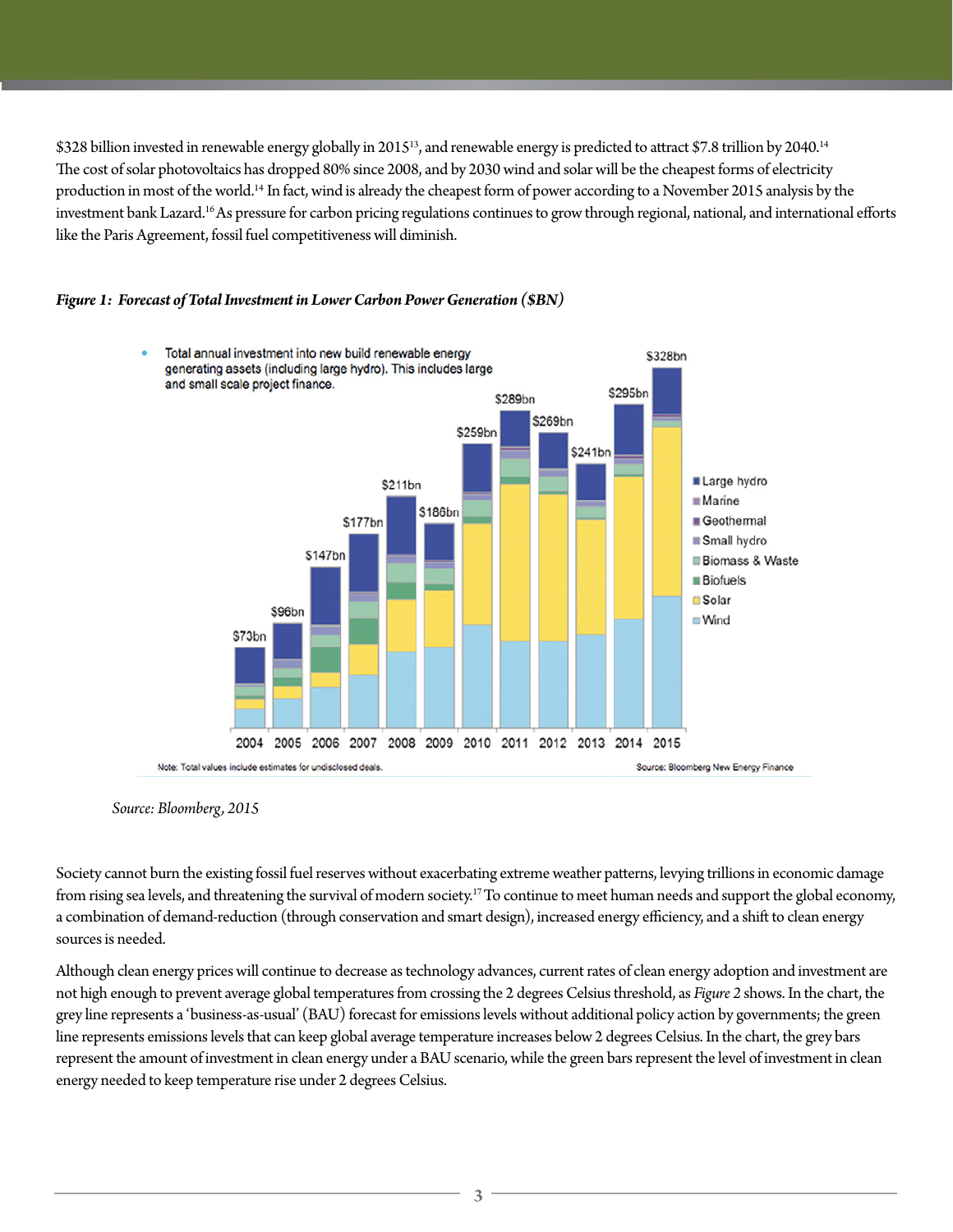*Figure 2: Forecast of Total Investment in Lower Carbon Power Generation (\$BN*

## The Climate Is Still In Trouble



*Source: Bloomberg, 2016*<sup>18</sup>

Ceres calculates that on average, an additional \$1 trillion per year in clean energy investments is needed to sufficiently curb rising global temperatures (see *Figure 3*, below). The institutional investment sector (including endowments and foundations) is well positioned to contribute to meeting this need with its capital resources and innovative abilities.

#### *Figure 3: The Clean Energy Investment Gap*

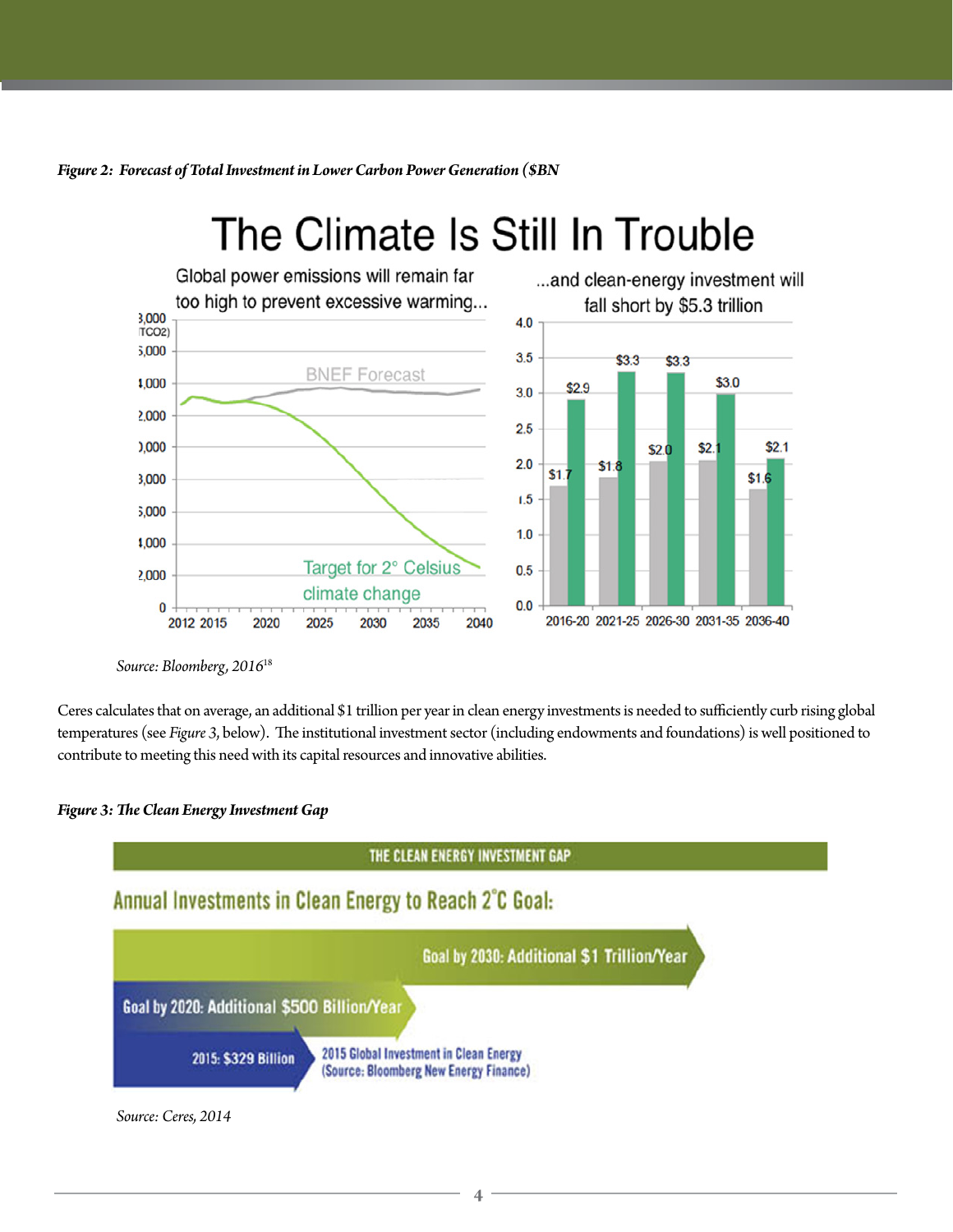# Higher Education Investing in Clean Energy

There are many options for colleges and universities to use their endowments, operations budget, capital budget, or a combination thereof to invest in clean energy. Instead of borrowing from banks to finance campus projects, colleges and universities can use their endowments to invest through private vehicles, public markets, or direct project finance. Each investment offers different risk profiles and return values depending on their place in the value chain, investment horizon and the size of the investment. Consulting with investment advisors and industry experts is the best way to determine which option is most suitable for your campus's specific needs. The following table provides a list of types of clean energy investments campuses and their endowments can make. It includes a brief description of each and an indication of the typical sources of capital for each.

| Financing/<br><b>Investing Option</b> <sup>21</sup>                    | <b>Description</b>                                                                                                                                                                                                                                                                                                                                                                                                                                                                                                                                | <b>Operating</b><br><b>Budget</b> | Capital<br><b>Budget</b> | <b>Endowment</b>                         |
|------------------------------------------------------------------------|---------------------------------------------------------------------------------------------------------------------------------------------------------------------------------------------------------------------------------------------------------------------------------------------------------------------------------------------------------------------------------------------------------------------------------------------------------------------------------------------------------------------------------------------------|-----------------------------------|--------------------------|------------------------------------------|
| Direct Ownership / Asset<br>Acquisition - Campus Energy<br>Procurement | Purchase of generating equipment. Colleges and<br>universities can install solar panels, wind turbines,<br>geothermal systems, and other clean and renewable<br>energy technologies to provide energy directly for<br>campus operations<br>See Luther College, Arizona State University and<br>University of California examples below.                                                                                                                                                                                                           | Common                            | Common                   | Possible,<br>but little /no<br>precedent |
| <b>Asset Leasing</b>                                                   | Paying rent on a piece of equipment, rather than<br>paying for electricity.<br>See Luther College example below.                                                                                                                                                                                                                                                                                                                                                                                                                                  | Common                            | N/A                      | N/A                                      |
| Retail Purchase                                                        | Purchase of green power through a utility green<br>pricing program or from a competitive supplier.<br>Typically incurs a cost premium over brown power.                                                                                                                                                                                                                                                                                                                                                                                           | Common                            | N/A                      | N/A                                      |
| Purchasing "Unbundled"<br>Renewable Energy Certificates<br>(RECs)      | One REC represents the environmental attributes<br>associated with one MWh of qualified green<br>power. RECs are available in a number of states<br>as commodities "unbundled" from the energy<br>source from which they derive. REC ownership<br>is required for making credible GHG reduction<br>claims associated with electricity. Therefore, they<br>can be attractive as a simple, short-term strategy for<br>achieving GHG goals but incur an added cost on top<br>of conventional electricity costs.<br>See Luther College example below. | Common                            | N/A                      | N/A                                      |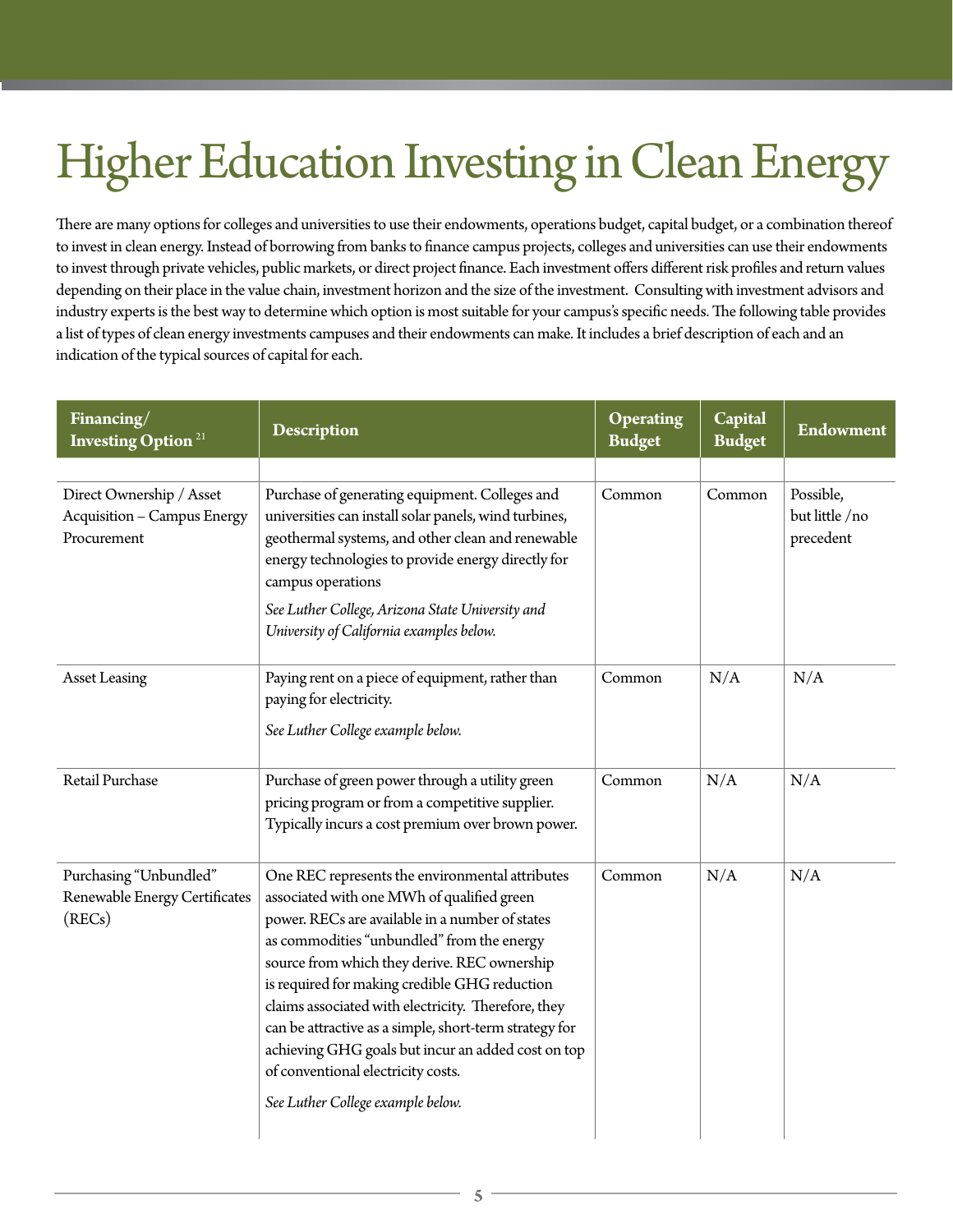| Financing/<br><b>Investing Option</b>      | <b>Description</b>                                                                                                                                                                                                                                                                                                                                                                                                                                                                                                                                                                                            | <b>Operating</b><br><b>Budget</b> | Capital<br><b>Budget</b> | Endowment            |
|--------------------------------------------|---------------------------------------------------------------------------------------------------------------------------------------------------------------------------------------------------------------------------------------------------------------------------------------------------------------------------------------------------------------------------------------------------------------------------------------------------------------------------------------------------------------------------------------------------------------------------------------------------------------|-----------------------------------|--------------------------|----------------------|
| Power Purchase Agreement<br>(PPA)          | A PPA is an agreement to purchase power from<br>a specific project, either onsite or offsite, for an<br>agreed period of time, at an agreed price. The<br>project developer finances and owns the project.<br>The campus purchases the electricity from the<br>project. Thus, the campus pays for electricity only<br>and has no capital cost. Prices can be lower than<br>for conventional electricity. See Green Mountain<br>College, Luther College, American University /<br>George Washington University, and University of<br>California examples below.                                                | Common                            | N/A                      | N/A                  |
| <b>Green Revolving Funds</b><br>(GRFs)     | GRFs provide capital for campus-related green<br>projects (energy efficiency, renewable energy, water<br>efficiency, etc.) that generate operational savings over<br>time. Those savings go toward repaying the GRF, and<br>can generate returns to support additional projects<br>in the future. The Billion Dollar Green Challenge is<br>an initiative with the goal of US campuses investing<br>\$1 billion in GRFs to help them reduce operating<br>expenses and greenhouse gas emissions while creating<br>regenerating pools of funds for future projects. See<br>Green Mountain College example below. | Common                            | Common                   | Limited<br>precedent |
| Public Market Investments                  | Endowments can invest in funds that focus on clean<br>energy investments in public equities and fixed<br>income markets, or directly purchase stock and<br>bonds from public companies that support clean<br>energy projects across the value chain. See University<br>of California and UNC Chapel Hill examples below.                                                                                                                                                                                                                                                                                      | N/A                               | N/A                      | Common               |
| Private Market Investments                 | There are several ways endowments can invest in<br>clean energy in private markets, including: venture<br>capital, private equity funds focused on clean energy<br>(limited partnership or pooled funds), private<br>infrastructure funds, project finance in individual<br>clean energy projects in the local community or<br>elsewhere, and direct investment into campus<br>projects. See Northeastern University and Yale<br>University examples below.                                                                                                                                                   | N/A                               | N/A                      | Fairly common        |
| <b>Energy Service Companies</b><br>(ESCOs) | ESCOs implement energy efficiency projects to<br>reduce energy use on-campus while financially<br>guaranteeing that the energy savings generated will<br>cover the cost of service.                                                                                                                                                                                                                                                                                                                                                                                                                           | Common                            | N/A                      | N/A                  |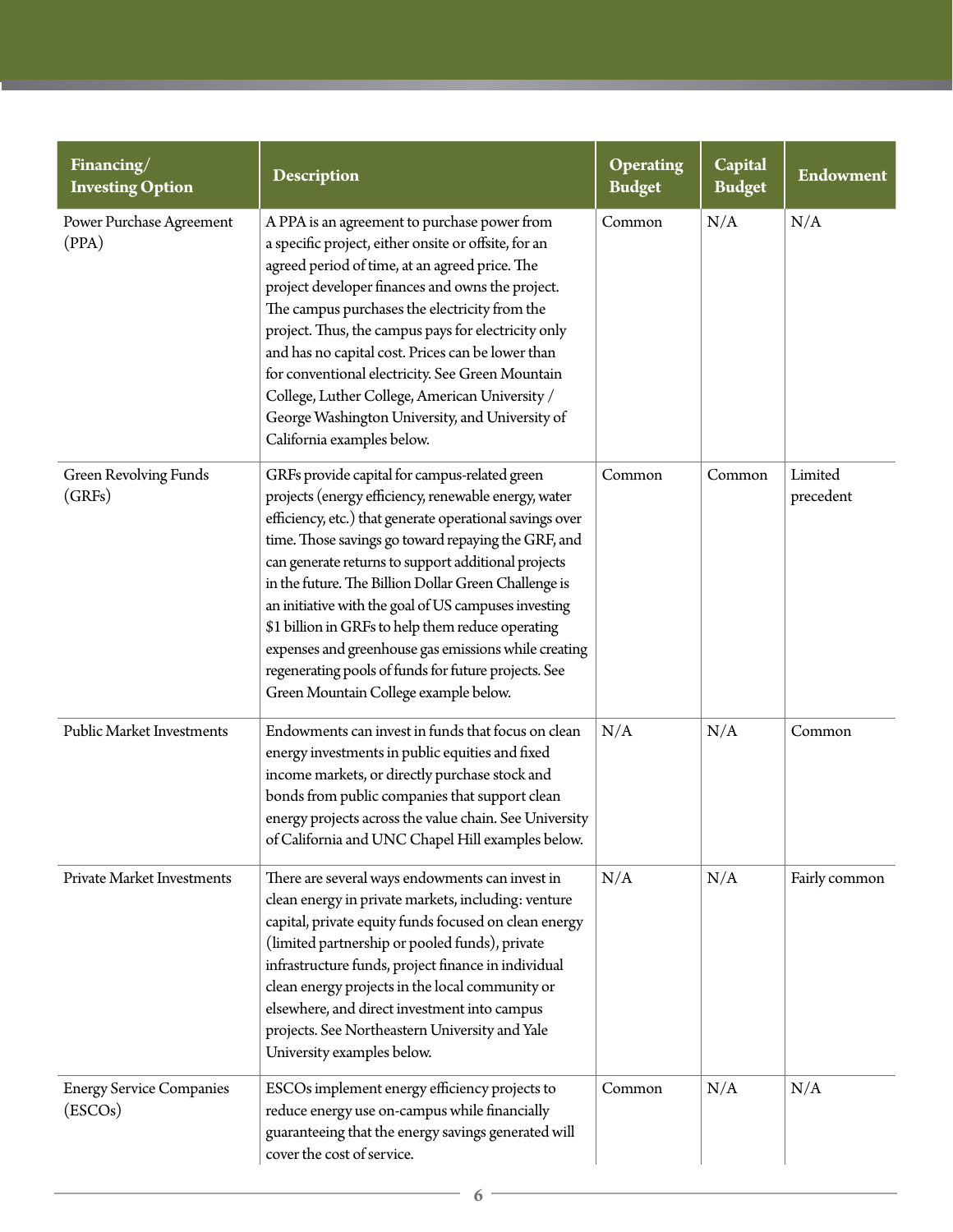## Barriers & Solutions-

While opportunities for investing in clean energy are growing rapidly, we have identified several challenges that may be impeding endowments from making such investments, including:

- Concerns about the financial performance of such investments
- Challenges in organizational communication among decision-makers within institutions
- Market regulations
- Lack of suitably structured investment opportunities for endowments
- Tax law
- Lack of familiarity with these strategies
- Lack of peer examples to follow

### **1. Financial Performance**

Endowment decision-makers seek to maximize the risk-adjusted returns of the portfolio. Often, they are concerned that clean energy investments will generate low returns, or come with high transaction costs and management expenses. Some previous high profile failures in clean tech investments, including SunEdison and Solyndra, also contribute to their reluctance to invest.

The clean energy sector ranges from mature to young and fragmented. It is a broad sector, and investing in a start-up carries different risks than investing in a private infrastructure fund that deploys capital into commercially proven technologies backed by long term contracts. Investors should be cautious about drawing forward-looking conclusions from the current data. Clean energy markets are extremely susceptible to change due to policy shifts, other energy source pricing, etc., creating no clear trend in performance. In each sub-segment, the business operating risks and value creators will vary materially, and in many cases the price of oil (traditionally thought of as the energy indicator) will have no fundamental correlation to the investment's value. As with all dynamic markets, there are unpredictable complexities, and it is advised to consult a sector professional to capitalize on opportunities and avoid undue losses.

Despite the volatile challenges, new investment in clean energy across all asset classes has grown from \$62 billion in 2004 to a

record \$349 billion in  $2015^{22}$ , and the sector is expected to grow. In the 2016 World Energy Outlook Report, the International Energy Agency (IEA), the world's most prominent energy forecaster, has significantly raised its estimates for the deployment of renewables compared with previous years. These estimates reflect major changes in energy policies around the world, such as the adoption of the Paris Agreement.<sup>23</sup>

In the following Public and Private Market Performance sections, several indexes and benchmarks on market performance are offered. Given the variety of business models, operating risks, varied levels of maturity of the underlying technologies, and geographic locations of the companies, it is a bit of an oversimplification to distill all clean energy markets into a single index. The following information is in no way comprehensive and is intended to present a brief view into sector growth and performance.

#### *Public Market Performance*

According to the S&P/ TSX Renewable Energy and Clean Technology Index, the return value over 3 and 5 years for 30 global clean tech companies is 9.39% and 6.51%, respectively.<sup>24</sup> The WilderHill New Energy Global Innovation Index (NEX), an index of publicly traded companies active in renewable and low-carbon energy, places 3, 5 and 10 year returns at 7.4%, 28.48%, and -36.05%, respectively.<sup>25</sup> Clearly, public market clean energy companies have been highly volatile. However, with experienced managers and proper due diligence, endowments can effectively mitigate risk in public market clean energy investments.

#### *Private Equity Market Performance*

According to The Cambridge Associates Clean Tech Company Performance Benchmark as of March 31, 2015, the pooled return for all companies in the benchmark was a gross 5.1% internal rate of return (IRR) and 1.2x gross multiple on invested capital (MOIC). While these returns do lack luster, closer observation shows that sub-sectors within clean tech have performed quite differently, and reasonable returns have been generated in several clean energy pockets. Sub-sectors like smart grid, energy storage, power development, environmental services and agricultural solutions, and water-related companies have generated reasonable to strong rates of returns in aggregate, as shown in *Figure 4.*<sup>26</sup>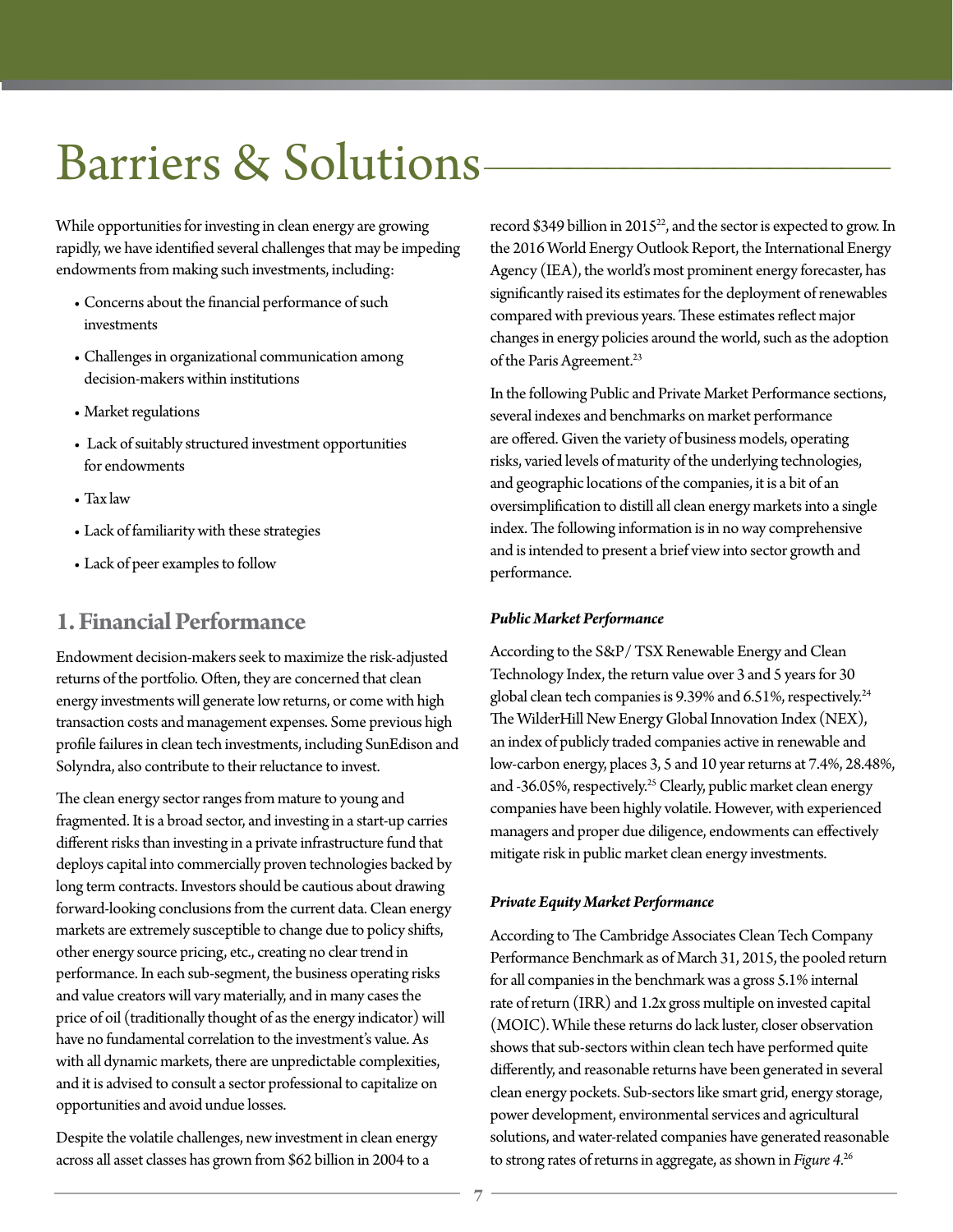#### *Figure 4: Clean Tech Company Performance Benchmark Sub-Sectors by Gross IRR*

CA Clean Tech Company Performance Benchmark Sub-Sectors by Gross IRR As of March 31, 2015



*Source: Cambridge Associates, 2015* <sup>27</sup>

#### *Private Infrastructure Investment Performance*

Private investment vehicles such as those commonly used in private equity and venture capital allow institutions to participate in the clean energy infrastructure market while relying on the confidence of a professional investment management team. Returns of these funds can spread widely based on the timing of the project lifecycle in which the fund puts the dollars to work. Properly structured vehicles allow endowments to maximize the economic benefit and minimize risk. Development stage funds may seek to achieve +14% returns, while core real asset infrastructure funds that invest in operating projects could yield between 5% - 12%. The use of leverage at different levels of the capital stack has the ability to increase returns, and it also adds some risk to the investment. Generally speaking, these types of investments permit endowments to invest substantial amounts of capital and directly contribute to college and university clean energy goals.

#### *Direct Ownership Performance*

The direct ownership and building of clean energy projects requires considerably intensive development and large amounts of capital. Much like real estate development, many projects are conceived that never come to fruition, even after risk dollars have be invested.

A university may consider direct ownership in order to offset procuring power from their utility or retail electric provider. Such a strategy could average 5% - 15% or higher savings off of electric bills. The ownership structure of such an asset is important when considering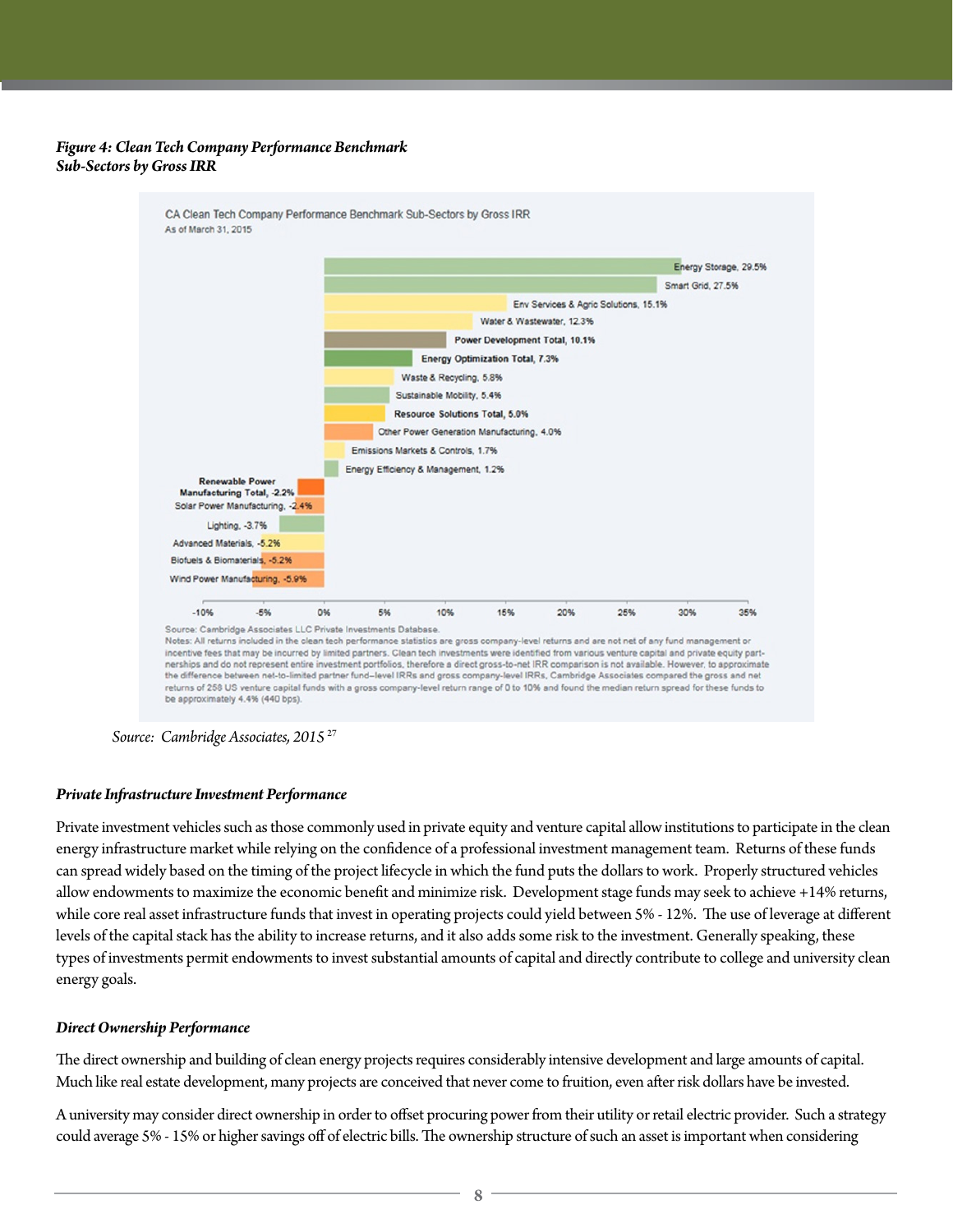owning, as there are tax benefits of ownership, which may be complicated for a non-profit institution. The amount of dollars that can be invested through this strategy may be constrained by the energy needs or the physical space available for such an installation.

Typically, an investment in a development stage project will yield an equity like gain when the project is sold or goes into construction. Investments can be made throughout the life of a project, and the risk continuum relative to return is dynamic. Once a project goes into operation, a vast majority of the variables affecting risk should be locked down, and the regular cash flow profile can be expected to commence, as illustrated in *Figure 5.*

*Figure 5: Investment Risk Profile of a U.S. Based Contracted Renewable Energy Project Utilizing Commercially Viable Technology (i.e. PV / Wind)*





Note: Graphic is illustrative. Project development is not linear and the attributes of a specific project will impact the risk profile.

*Source: John Chaimanis, Kendall Sustainable Infrastructure*

Return on investments (ROI) in the direct ownership of clean energy projects can produce returns in the 10-15% range. According to Nat Kreamer, Chief Executive Officer of Clean Power Finance in San Francisco, a solar farm is "a nice cash-flow instrument."<sup>28</sup> Directly owning a wind farm or solar farm not only provides a good ROI based on what the campus would otherwise have been paying for conventional power, but can also provide very precise budgetary cost certainty, eliminating the risks associated with fluctuating fossil fuel power prices. Today's utility prices are a poor reflection of what you might have to pay five or ten years from now. Historically, grid electricity prices have risen 3% to 4% every year, depending on the location.29 With hundreds of specific attributes, each clean energy project produces varying returns. Each project should be reviewed and considered when contemplating investing.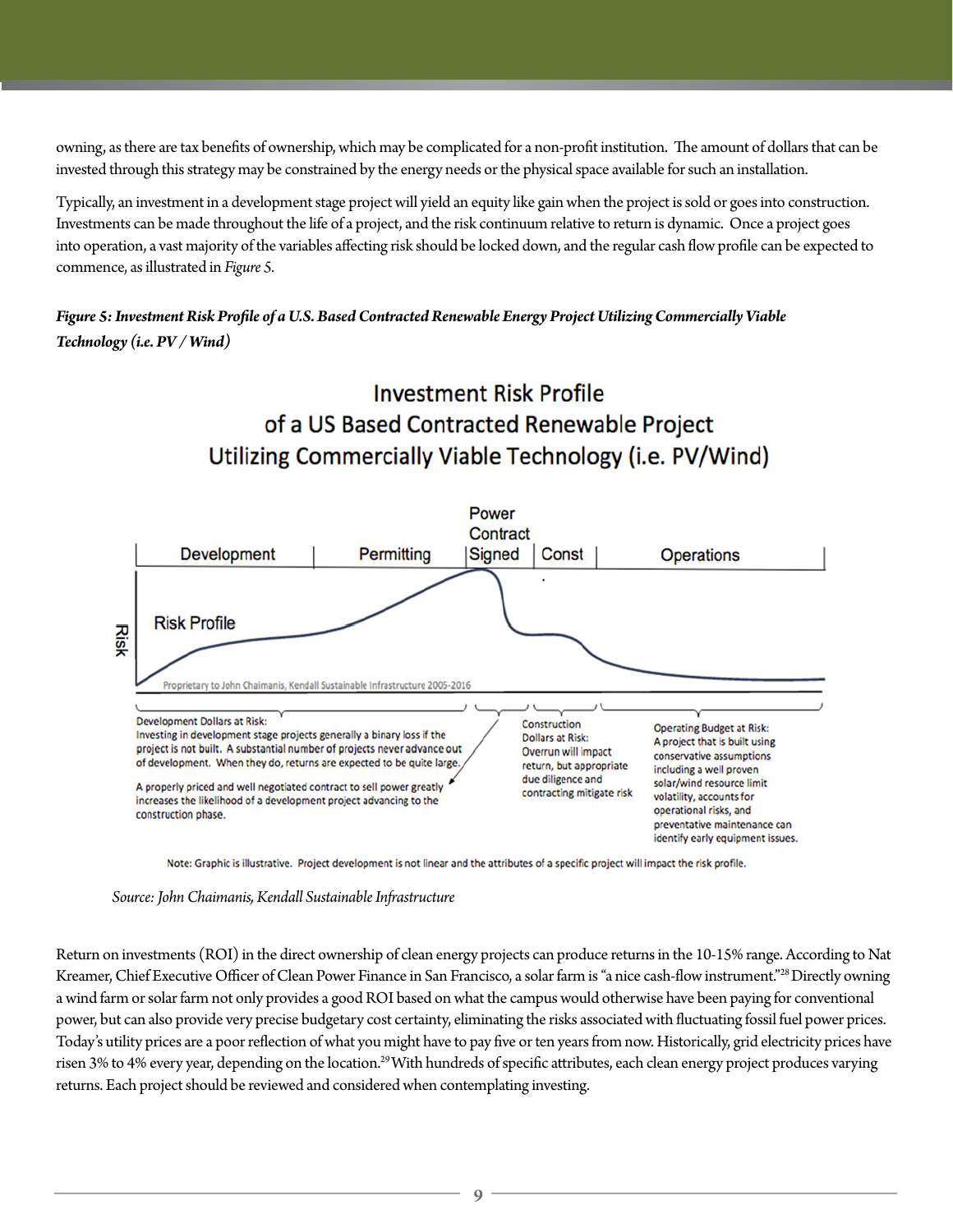#### *Green Revolving Fund Performance*

Established Green Revolving Funds (GRFs) report a median annual return on investment (ROI) of 28%. Specific examples include Boston University, with a reported annual ROI of 57%<sup>30</sup>, and the University of Vermont (UVM), whose Board of Trustees approved the establishment of a \$13 million Green Revolving Fund (GRF) in 2012, using capital from the institution's endowment.<sup>31</sup> The year before the GRF was established, UVM's cash reserve, generally invested for short periods in low risk financial instruments, earned 2.5% interest. The GRF will pay 5% interest on all investments while financing on-campus energy efficiency improvements. 32 Weber State University (WSU) began its \$9 million revolving fund in 2010 after securing seed money through a loan from the institution's endowment. To allow the fund to expand beyond its original size, 25 percent of cost savings from efficiency projects accrue to the general utilities budget; while 75 percent replenish and grow the revolving fund even after the initial project cost has been repaid. WSU is anticipating they will fully repay the endowment loan (with interest) by 2019.33 In 2014, North Central College committed \$1.8 million of unrestricted endowment funds to their GRF. North Central's first GRF project was a 539 kW solar array with a 250 kW energy storage system.34 Caltech's GRF was established in 2009 and manages \$8 million within the endowment, allowing an average ROI of 33%.<sup>35</sup> These examples suggests that GRFs can significantly outperform average endowment investment returns while maintaining strong returns over longer periods of time.

## **2. Organizational Communication**

Clean energy investment decisions involve communication among the board of trustees, presidents, the university's investment office, CFOs, investment committees, portfolio managers, facilities and energy directors, energy advisors, procurement officers, accounting managers, legal counsel, sustainability officers, faculty leaders, students, alumni, donors, community leaders, and other stakeholders. It can be a challenge to change investment strategies when these parties are neither in direct conversation with each other nor working in a coordinated way towards clearly understood common goals.

With so many different stakeholders involved, the expertise across the group regarding clean energy investments and portfolio strategies might not be equal. Initiating collaborative internal dialogue to determine clean energy goals as they relate to campus operations, endowment investing, education, research, and engagement would help the campus community establish a baseline understanding of the current reality. Collaborative dialogue would also help in setting a vision for where a college or university would like to be with regard to supporting the clean energy economy. To ameliorate communication barriers, stakeholder engagement processes such as town hall style meetings, surveys, or requests for information to improve organizational learning can ensure more informed input from all members. Strong and persistent leadership from the president and Board that underscores the urgency of the climate crisis and the magnitude of the opportunity to create solutions is also critical in ensuring alignment in pursing clean energy investments.

## **3. Market Regulations**

Despite the push for clean energy investments, state level market regulations such as regulated electricity monopolies, net metering (or the lack thereof) and renewable portfolio standards (RPS) (or the lack thereof) impede comprehensive, nationwide progress. They complicate local progress when these regulations and policies are unfavorable to renewables. Net metering is a billing mechanism that allows consumers to receive up to the full retail value of selfgenerated solar or wind energy, regardless of when it is produced.36 However, net metering laws are complex, vary at the state level, and have been changed in some cases without adequate customer protection. These complexities can vary the potential benefits for consumers. Similarly regulated at the state level, RPSs require a certain percentage of energy production to come from renewable sources. Although intended to increase renewable energy usage, the differences in program structure, enforcement mechanisms, size, and application make this strategy difficult to be universally applied.37 Institutions can help support productive regulations by partnering with peers to advocate for climate smart policy.

### **4. Investment Structures**

Another investment barrier campuses face is the availability of appropriately structured clean energy opportunities. Some current clean energy investment opportunities are risky, earlystage venture capital endeavors or infrastructure upgrades that take years to provide returns. Additionally, campus-based operating investments, besides being illiquid, are often small in size (potentially under \$100,000), which can be time consuming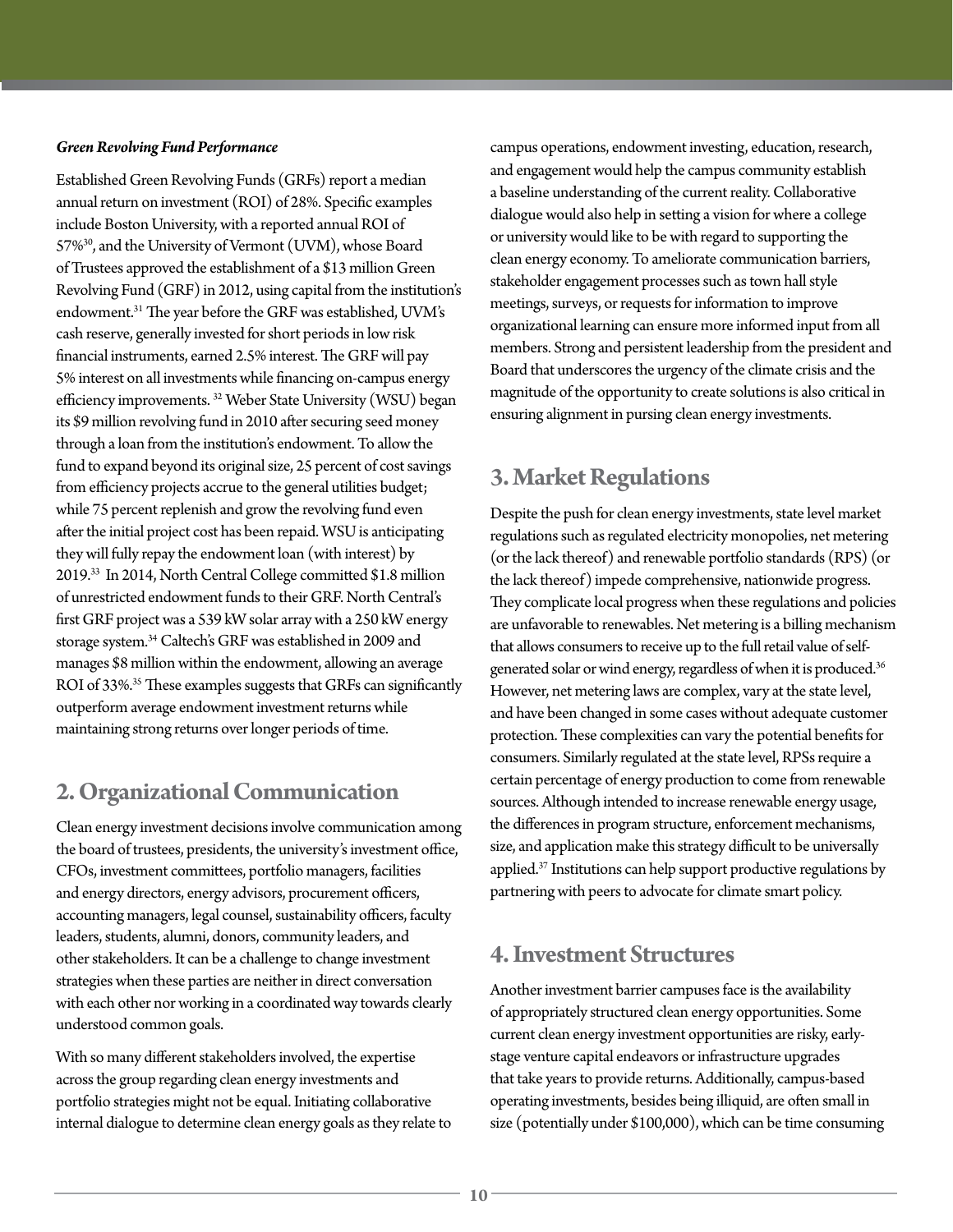for an investment team to track.<sup>38</sup> One solution to the lack of appropriately structured investments is for campuses to participate in peer groups like the Aligned Intermediary<sup>39</sup> and create investment opportunities based on models developed by other partners. Many colleges and universities are also empowering and incentivizing their own students to come up with startup ideas that address clean energy problems. Lastly, many investment consultants already have lists of structured opportunities with proven track records available for interested clients.

### **5. Tax Law**

The barrier with using endowments to finance PPAs is that the endowment cannot use state and national tax incentives like for-profit investors can. Third party for-profit investors can take financial advantage of renewable energy investment tax credits at both the state and national level. Nonprofits need tax equity partners in order to realize the benefit of these federal and state tax incentives.

## **6. Lack of Familiarity**

Often college and university decision makers are unfamiliar with clean energy investment opportunities and may assume that they are not relevant or possible in their context. From an energy procurement perspective, they may be in a regulated utility market and assume it is not possible to invest in clean energy beyond what the utility offers. From an endowment investment perspective, they may not be familiar with managers or funds that specialize in this space. Without clear examples of peer institutions making these types of investments, some may feel uncomfortable being a 'first mover.'

Many do not directly invest in clean energy projects because they are commonly seen as expenses for the operational budget instead of investments for the endowment, when in fact they can be both. These projects are often illiquid, have initial capital expenditures, accrue savings in the operational budget instead of the investment portfolio, and are difficult to compare in performance terms with other investments.40 However, similar to traditional investments, they can generate competitive returns (in the form of cost savings) and have multi-year timeframes. As an added benefit, unlike stocks and bonds, operating project cost-saving returns aren't subjected to federal and state taxes.

## **7. Peer Examples**

It is difficult to undertake significant operational and endowment change without examples to follow. IEN has been working towards addressing many of these challenges, especially in regards to encouraging peer-to-peer dialogue and forming strategic partnerships. Through meetings and forums, IEN has brought together hundreds of university leaders and investment experts to share information about ways to create sustainable investing strategies without sacrificing financial returns.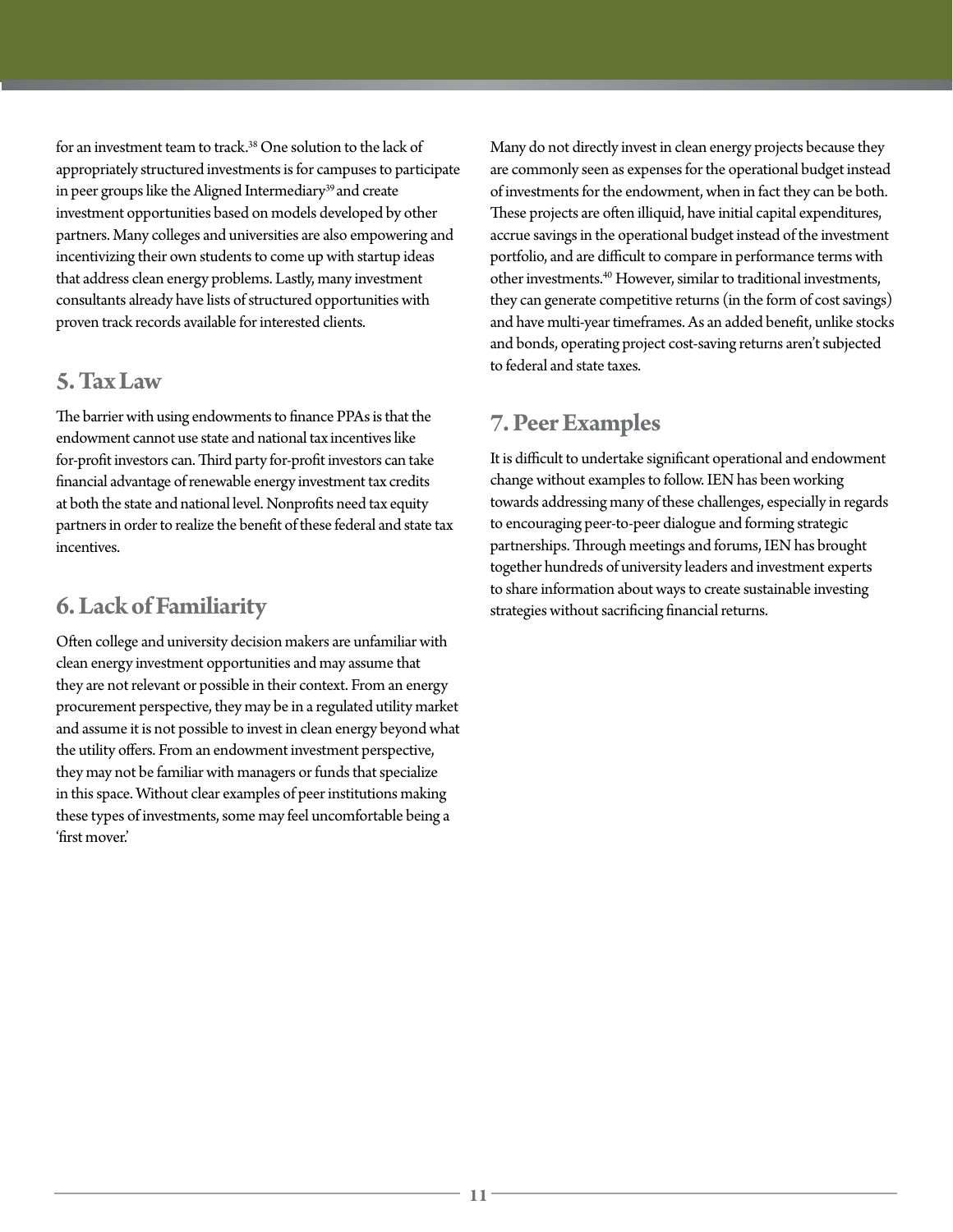# Campus Snapshots

We compiled below conversations with seven institutions surrounding their investments in clean energy and their progress to become more sustainable, to provide some initial examples for IEN members and other institutions exploring clean energy investments.

#### **American University & George Washington University41**

ENDOWMENT: American University: \$600.3 million, George Washington University: \$1.616 billion

CONTACT: Chris O'Brien, Director of Higher Education Programs, Altenex; Lecturer and former Director of Sustainability, American University (chris.obrien@altenex.com)

HIGHLIGHTS: American University: Climate Neutral by 2020, George Washington University: Climate Neutral by 2040, Green Revolving Fund, Billion Dollar Green Challenge

- *• Power Purchase Agreement (PPA)*: The Capital Partners Solar Project (CPSP) is a 20-year PPA to build a 53-megawatt solar photovoltaic array. The 117 million kWh of electricity generated will eliminate 60,000 metric tons of Co2 while supplying half the electricity needs of George Washington University and American University, and 30% of the needs of George Washington University Hospital. As an added incentive, the state of North Carolina offered a 35% corporate tax credit for renewable energy investments through 2015, and 30% through 2016. With no upfront capital costs and the resulting electricity expected to cost less than the market prices, the CPSP is expected to save millions in electricity price increases, especially if carbon becomes priced.
- *Purchasing "Unbundled" Renewable Energy Credits (RECs):* American University buys RECs for the remainder of its electricity needs, ensuring that all of its electricity is renewable or has clean energy offsets.
- *Direct Ownership / Asset Acquisition:* American University also has about 1MW of solar on campus (split between PV and thermal).

#### **Arizona State University 42 43 44**

ENDOWMENT: \$643.2 million

CONTACT: Gerry DaRosa, Director of Energy Innovation, Arizona State University (Gerald.Darosa@asu.edu)

HIGHLIGHTS: IEN Member, Climate Neutral by 2035, Green Revolving Fund

- *Direct Ownership / Asset Acquisition & Power Purchase Agreement (PPA):* Arizona State University's on-site solar portfolio is one of the largest of any university in the United States consisting of both ASU owned and thirdparty owned systems. ASU's portfolio includes more than 24 MW dc equivalent of photovoltaic (PV), concentrated photovoltaic (CPV) and solar thermal capacity from 88 systems located throughout four major campuses and the ASU Research Park. ASU's portfolio of renewable energy accounts for approximately 13% of ASU's total electric use, avoiding approximately 21,000 metric tons of carbon dioxide equivalent emissions per year, roughly the same as the annual emissions of 4,500 passenger vehicles.
- *Green Revolving Fun (GRF):* ASU's revolving fund is called the Sustainability Initiatives Revolving Fund, or SIRF. The SIRF was established in fiscal year 2010 to invest in projects that foster and enable sustainability efforts and provide an economic return on investment. SIRF funds are available to ASU community members. With the exception of small SIRF grant projects (less than \$5,000), SIRF projects have certain investment criteria (e.g., IRR, NPV and payback goals). Projects include lighting retrofits, HVAC improvements, and central utility infrastructure improvements.
- *Other Noteworthy Activities:* AASHE STARS Gold, Billion Dollar Green Challenge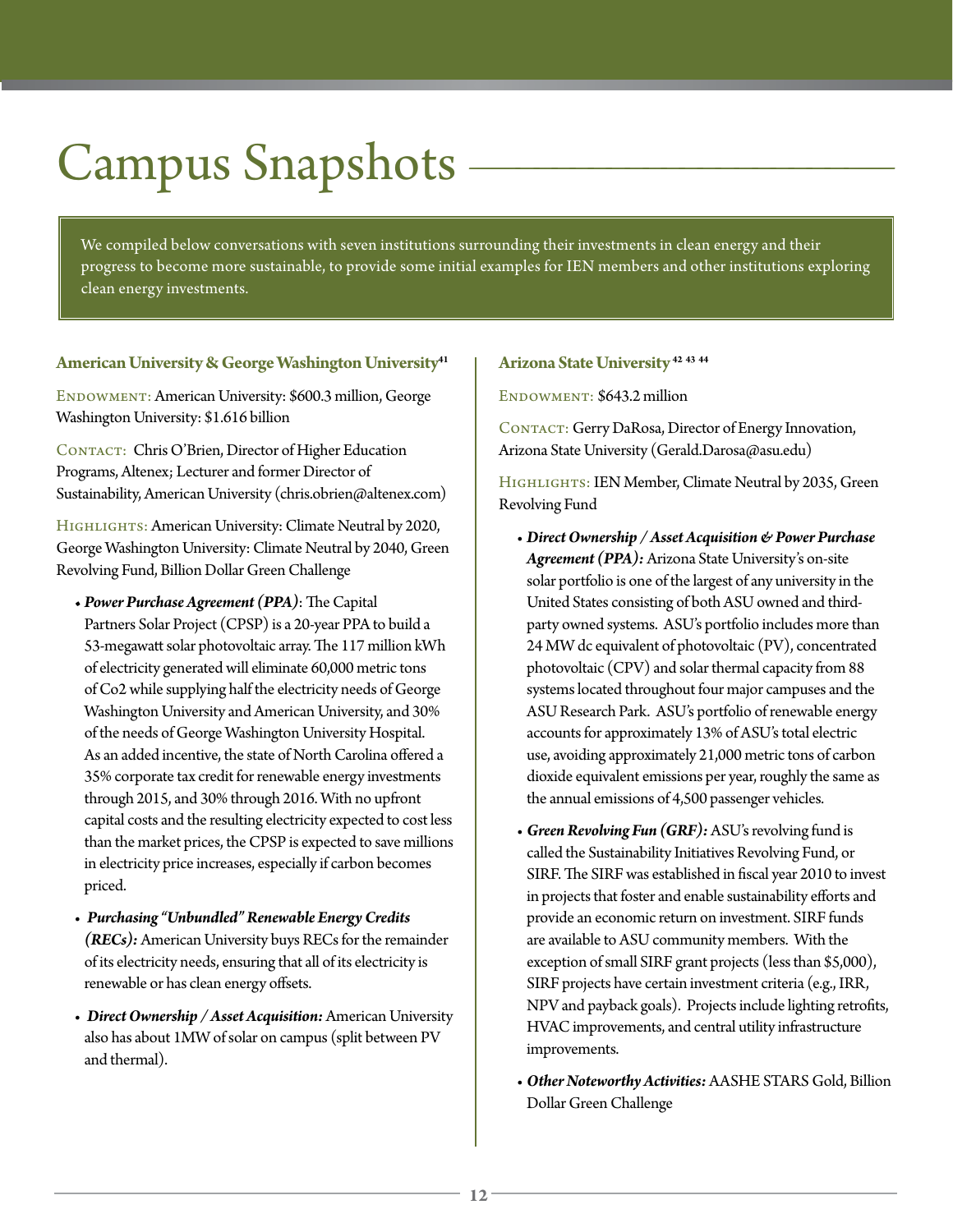#### **Green Mountain College 45 46**

ENDOWMENT: \$3.8 million

CONTACT: Ryan Ihrke, Director of Sustainability, Green Mountain College (ihrker@greenmtn.edu)

HIGHLIGHTS: IEN Member, Climate Neutral as of 2011, Green Revolving Fund

- *Green Revolving Funds (GRFs):* Green Mountain College has a \$30,000 Green Revolving Loan Fund (GRLF). To date, the GRLF has funded four energy projects: the replacement of all 80 outdoor lighting fixtures with LED light bulbs; the installation of a solar PV array that generates electricity for the grid and provides an electric car charging station for the community; the transformation of the Two Editor's Inn to be a model for energy efficient, older residential buildings in the North East; and the replacement of lighting fixtures in a residence hall with LED lightbulbs. Additional details of each specific project, including payback is published on their website. **<sup>47</sup>**
- *Power Purchase Agreement (PPA):* In 2014, the College finalized a partnership with Aaron Kelly, an investor and solar installer who built a 150 kW system on his land in Benson, VT. The College agreed to purchase all of the electricity produced by the panels, while Aaron agreed to donate and transfer the renewable energy credits (RECs) to the College. This project offsets nearly 10% of the College's electricity every year. **<sup>48</sup>**
- *Other Noteworthy Activities:* Completed fossil fuel divestment, AASHE STARS Gold, Socially Responsible/ Sustainable Investment Fund, Socially Responsible Investment Policy, Billion Dollar Green Challenge, Committee on Investor Responsibility. **<sup>49</sup>**

#### **Luther College 50**

ENDOWMENT: \$131 million

CONTACT: James Martin-Schramm, Professor of Religion, Luther College (marschja@luther.edu)

HIGHLIGHTS: Climate Neutral by 2030

- *Power Purchase Agreement (PPA)*: The Preus Library and Regents Center PV arrays were financed via a third party PPA at a fixed price for ten years. Luther College is buying both the solar power produced and the RECs, and the project is predicted to save \$1 million in electricity purchases over 25 years. **<sup>51</sup>**
- *Purchasing "Unbundled" Renewable Energy Credits (RECs)*: Luther College purchases all of the Renewable Energy Certificates (RECs) from a single turbine community wind project owned by WindVision, LLC.
- *Direct Ownership / Asset Acquisition:* The Luther College wind turbine was installed on September 19, 2011 and, on average, generates 3.6 million kilowatt hours (kWh) of electricity per year, which is about 27 percent of all power consumed on campus. In order to complete this \$3.2 million project Luther College established a for-profit corporate entity, Luther College Wind Energy Project, LLC. Formed in 2005, LCWEP receives Iowa's 476C tax credit for renewable energy, which adds about \$50,000 per year to the project's bottom line. **<sup>52</sup>**
- *Green Revolving Fund (GRF):* In 2015, the College established the roughly \$1 million Climate Action Fund to provide necessary financial resources for Luther to achieve the goals in its Climate Action Plan, especially Luther's emission reduction targets.**<sup>53</sup>**
- *Asset Leasing:* The Baker Village 280 kilowatt (kW) solar photovoltaic (PV) array was constructed in the summer of 2012. Leased for seven years from Decorah Solar Field, LLC, Luther's lease payments are funded by avoided electricity purchases, donations to Luther earmarked for renewable energy, and the sale of solar renewable energy certificates (SRECs). After the lease period ends and Luther acquires ownership of the facility, Luther will pay less for electricity over the 25-year-rated life of the panels than it would to purchase electricity from the grid to power Baker Village.**54**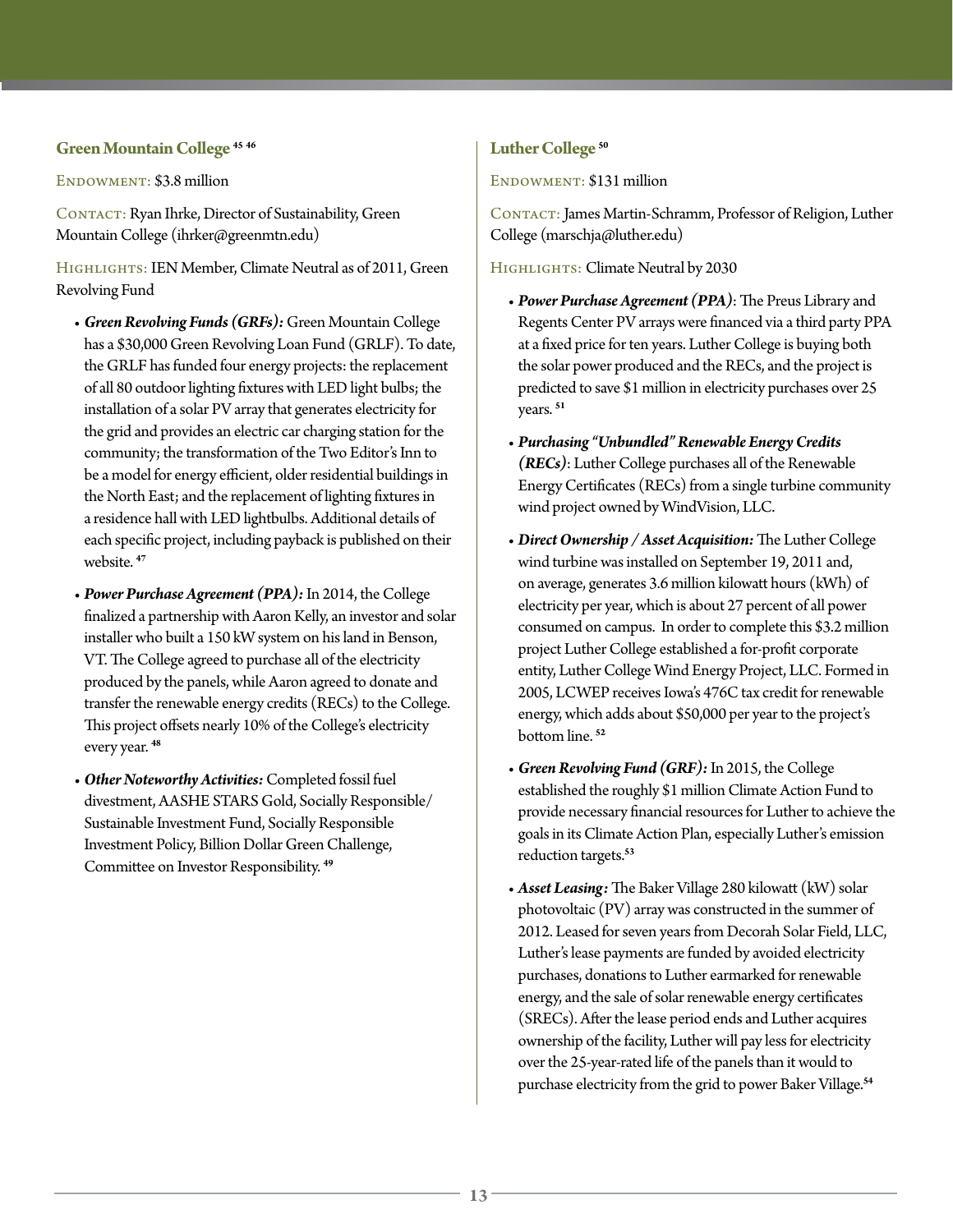#### **Yale University 55 56 57 58**

#### ENDOWMENT: \$25.57 billion

- *Private Market Investments:* In 2011, The Yale University Endowment invested funds in the Record Hill Wind Power Project in Maine, a 22 turbine, 50 MW wind power plant that will avoid over 70,000 tons or carbon dioxide annually.**<sup>59</sup>** According to a 2009 Endowment Report, the Yale Endowment has \$100 million invested in clean energy, which represents 6.4% of the entire venture capital portfolio. The Office of Facilities has also committed \$21 million in capital investment for energy conservation and greenhouse gas reduction. These capital investments include an "Energy Solutions Fund" of \$100,000 per year that is reserved for student-inspired and proposed projects focusing on energy conservation. **<sup>60</sup>**
- *Power Purchase Agreement (PPA) & Purchasing "Unbundled" Renewable Energy Credits (RECs):* Yale University has signed a 1.34 MW solar PPA contracted for 20 years with SolarCity. Yale is buying all the electricity and retaining all of the RECs. Collectively, there's a savings of about 10% in operational cost per year. This PPA supplies 5% of the electricity West Campus uses, or around .5% of the electricity the entire university uses. Yale is currently pursuing 4 more PPAs.
- *Other Noteworthy Activities:* Swensen's letter to managers regarding investment implications of climate change, Yale Entrepreneurial Institute Green Innovation Fellowship, Presidential Carbon Charge Task Force, GHG disclosure, third-party verification and comparability of data.

#### **Northeastern University**

ENDOWMENT: \$729.4 million Highlights: Climate Neutral by 2060

• *Public and Private Market Investments:* Northeastern University will direct \$25 million of its endowment to investments with a focus on sustainability, including clean energy, renewables, green building, and sustainable water and agriculture. Implementation will take place over five years, allowing the university to maintain strong endowment performance while transitioning to make these strategic investments in a sustainable planet. **<sup>61</sup>**

### **University of North Carolina – Chapel Hill <sup>62</sup>**

ENDOWMENT: \$2.989 billion CONTACT: Cindy Pollock Shea: Sustainability Director, University of North Carolina Chapel Hill (cpshea@fac.unc.edu)

#### HIGHLIGHTS: Climate Neutral by 2050, Green Revolving Fund

- *Public and Private Market Investments:* The UNC Management Company has investments in green energy companies like SolarCity, Sunrun and Energy Investors Funds Renewable Energy Holdings, which converts landfill methane to power.**<sup>63</sup>**There is nearly \$18 million worth of existing exposure to alternative energy investments within the Fund.**<sup>64</sup>**
- *Other Noteworthy Activities:* AASHE STARS Gold (2014), Sustainability Seed Fund (2014), Invested in clean energy and sustainable forestry (2014).

## **University of California System 65**

ENDOWMENT: \$14.27 billion

CONTACT: Amy Jaffe: Senior Advisor to Chief Investment Officer, University of California (Amy.Jaffe@ucop.edu)

HIGHLIGHTS: IEN Member, Climate Action Plans for all 10 campuses, Green Revolving Fund at the Los Angeles Campus

- *Power Purchase Agreement (PPA) & Direct Ownership/ Asset Acquisition:* The University of California (UC) System has the largest solar power project of any college or university in the U.S. In 2014, The UC signed two PPAs with Frontier Renewables, securing 80 MW of solar energy for UC for 25 years.**<sup>66</sup>** In 2016, UC signed an additional 25-year PPA with project developer Centaurus Renewable Energy, with the supplied power representing roughly 14% of the total UC System's electricity usage. 60 MW have already been installed in the newly opened Five Points Solar Park, with an additional 20 MW installation set to come online by mid-2017. Across the University's campuses and medical centers, a total of 36.5 MW of solar technology has been installed, with an additional 18.3 MW planned for 2017.**<sup>67</sup>**
- *Public and Private Market Investments:* The Office of the Chief Investment Officer of the Regents has committed to allocating \$1 billion over five years to climate change solutions.**<sup>68</sup>** The UC Ventures Program has also committed to investing \$25 million in aggregate in local, profit-seeking, investment funds being raised across the UC system, targeting seed and early stage innovation.**<sup>69</sup>**
- *Other Noteworthy Activities:* Sold \$200 million of coal mining public equity holdings as well as holdings in oil sands focused companies in 2015, member of CDP, PRI, INCR, Montreal Pledge, Proxy Voting, Shareholder engagement, and ESG integration.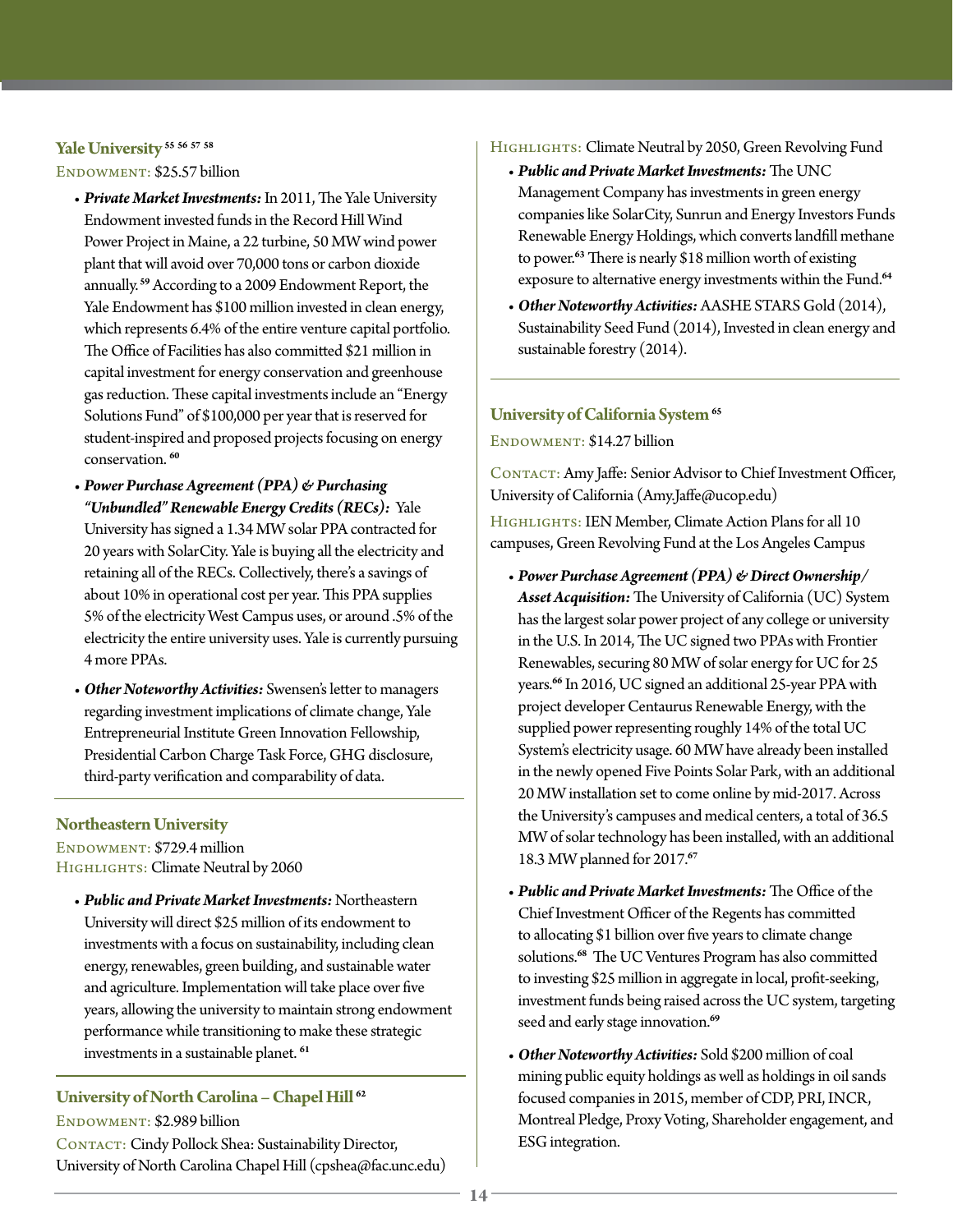## Conclusion

Colleges and universities are uniquely positioned to reap the financial, operational and reputational advantages of clean energy investments. Barriers to organizational communication, unfavorable market regulations, incompatible investment structures, concerns about financial performance, the lack of peer examples and unfamiliarity with endowment driven operational investments can prevent campuses from investing in clean energy at the most optimal levels. In response to these challenges, the Intentional Endowments Network is working to drive peer-topeer dialogue between higher education institutions, investment managers, and organizations with clean energy solutions in order to build partnerships to create a more sustainable society.

By becoming a pioneer in clean energy investing now, colleges and universities can get in front of future regulatory impact and the standpoint of applicants and donors and become leaders in the field, presenting it as a competitive edge to the institution. Between the variety of options now available, reduced price of clean energy, ability to make illiquid investments and longterm investments, and changing societal and environmental needs, colleges and universities are better positioned to make investments into clean technology than ever before. There is no barrier to these clean energy investment strategies that cannot be addressed, and participating in peer-to-peer dialogue is a great way to start finding solutions.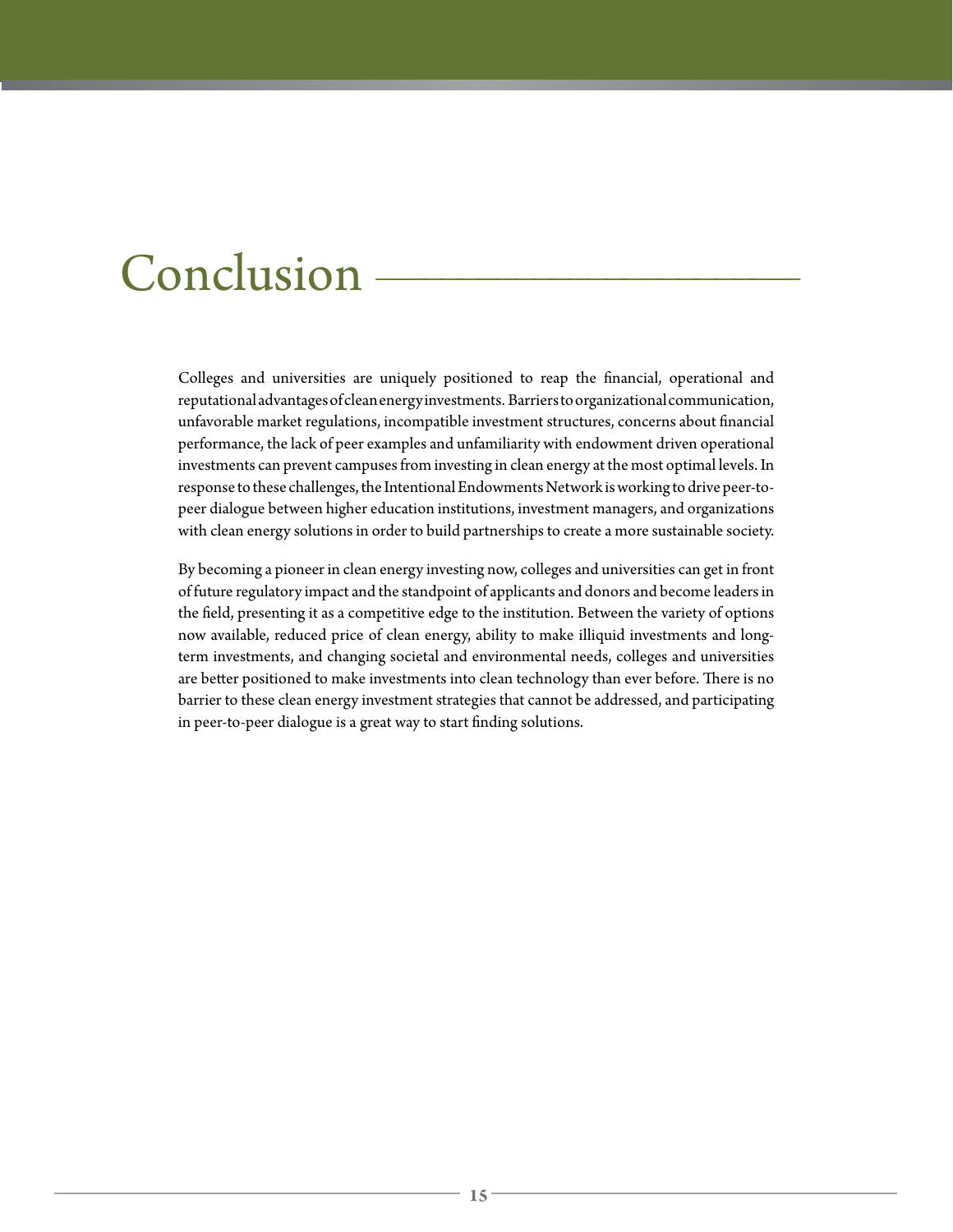# Acknowledgements

Development of this white paper was a collective effort of members of the Intentional Endowments Network and others in the field. The following people played critical roles in the research, writing, and review of this document:

## **Contributing Authors**

- Georges Dyer, Principal, Intentional Endowments Network
- Nicole Harman, Program Associate, Intentional Endowments Network
- Jacquelyn Smith, Senior Fellow, Intentional Endowments Network
- Yingjie Wang, Intern, Intentional Endowments Network and Student, Yale University

### **Interview Subjects for Campus Snapshots**

- Gerry DaRosa: Director of Energy Innovation, Arizona State University
- Ryan Ihrke, Director of Sustainability, Green Mountain College
- Amy Jaffe, Senior Advisor at UC Regents and Executive Director, Energy and Sustainability at UC Davis
- Jim Martin-Schramm, Professor of Religion, Luther College
- Julie Paquette, Director of Energy Management at Yale University, Office of Facilities
- Cindy Pollock Shea, Sustainability Director, University of North Carolina Chapel Hill

## **IEN Clean Energy Working Group**

- Chris O'Brien (Chair), Director of Higher Education Programs, Altenex; Lecturer and former Director of Sustainability, American University
- John Chaimanis, Managing Director, Kendall Sustainable Infrastructure
- Daniel Dixon, Director, Office of Sustainability, University of Maine
- Kevin Brennan, Principal, Equilibrium Capital
- Alex Bernhardt, Head of Responsible Investment, US Mercer
- Jenny Heeter, Senior Energy Analyst, NREL
- Bracken Hendricks, CEO, Urban Ingenuity
- Nick Hylla, Executive Director, Midwest Renewable Energy Association
- Ken Locklin, Director, Impax Asset Management
- Michele Madia, Director of Education and Partnerships, Second Nature
- Erik Melang, Senior Managing Director, Clean Energy Advisors
- Mark Orlowski, Executive Director, Sustainable Endowments Institute
- Liesel Schwarz, Sustainability Director, Villanova University
- Dave Wallace, Managing Director, Investments, Pomona College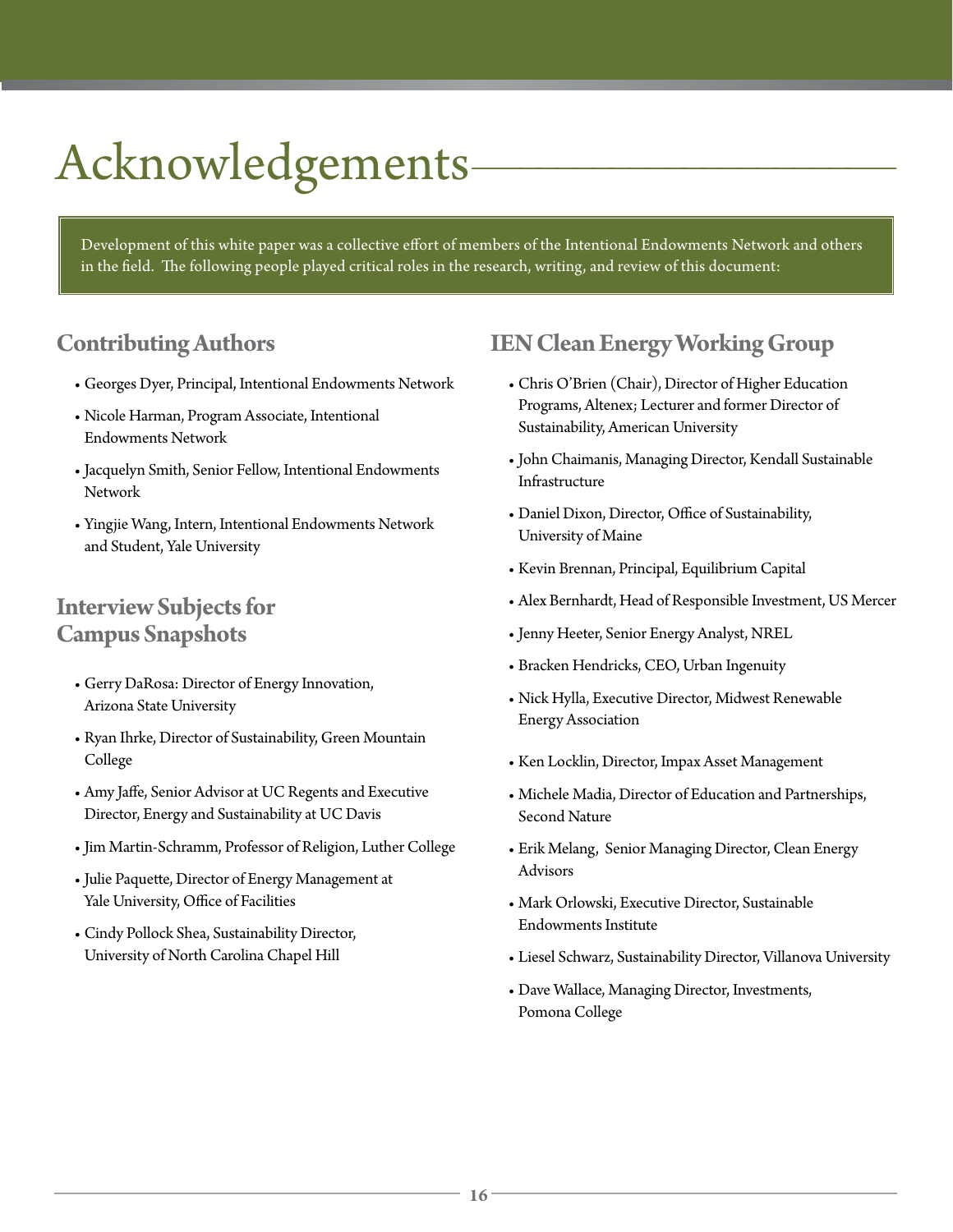# Appendix

There are a variety of networks and initiatives that colleges and universities can join to support effective investments in clean energy and climate solutions, such as:

## **Intentional Endowments Network (IEN)**

#### www.intentionalendowments.org

The Intentional Endowments Network is a broad-based, collaborative network advancing intentionally designed endowments through a variety of strategies (e.g., ESG integration, impact investing, shareholder engagement). Working closely with leading organizations and initiatives, the network engages key leaders and stakeholders in the higher education, business, and non-profit sectors. It provides opportunities for learning and education, peer networking, convening, thought leadership and information exchange.

## **Sustainable Endowments Institute (SEI)**

http://www.endowmentinstitute.org/ http://greenbillion.org/resources/

In 2011, SEI launched the Billion Dollar Green Challenge (BDGC) to encourage \$1 billion in GRFs from universities. The BDGC has over 59 participating institutions in its network with over \$125 million dollars committed. SEI publishes implementation guides, white papers, primers, and case studies among other resources to help institutions start their own GRF.

## **Second Nature**

#### http://secondnature.org

In 2006, Second Nature founded the American College & University Presidents' Climate Commitment (now the Carbon Commitment) to create a network of colleges and universities pursuing climate neutrality. It currently has over 665 signatories and provides a framework to support other institutions in promoting a sustainable society.

#### **Ceres**

http://www.ceres.org/

Ceres started the Clean Trillion investment campaign to encourage an additional \$1 trillion per year in clean energy investment to keep global temperatures from rising above 2 degrees Celsius. Ceres offers reports about clean energy investments and immediate action recommendations on its website.

### **AASHE**

#### https://www.aashe.org/

AASHE is the founding partner of the Green Gigawatt Partnership, an effort to catalyze one gigawatt (GW) of green power development by 2020 by recognizing colleges and universities who have signed long term contracts to purchase green power and providing support to help more campuses enter into large scale power purchase agreements.

AASHE also managers STARS, a self-reporting framework for colleges and universities to gauge relative progress toward sustainability. Over 772 universities have registered to use the STARS Reporting Tool to gain international recognition for their efforts, obtain a baseline for continuous improvement, and generate new ideas for sustainability.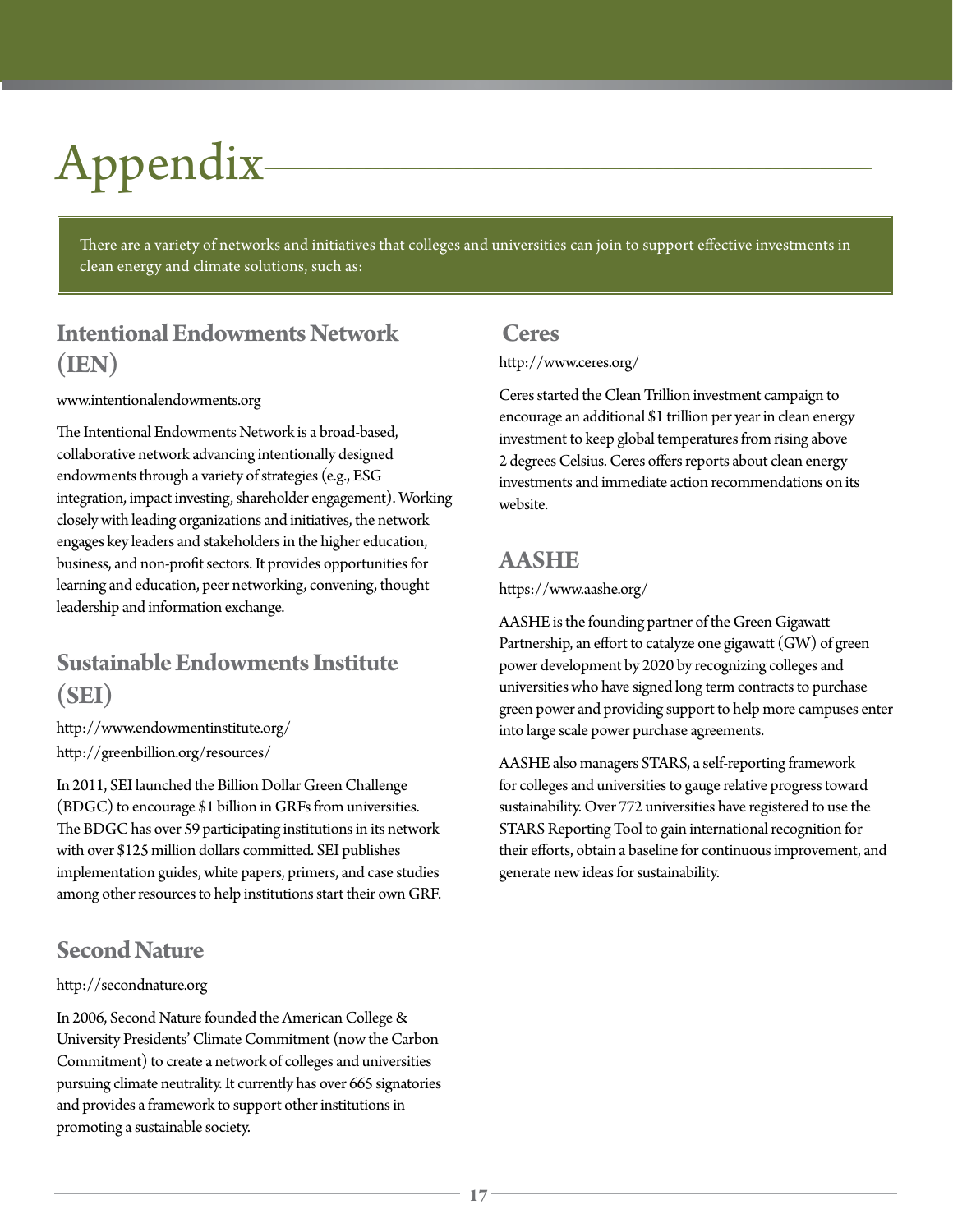## Footnotes—––––––––––––––––––––––––––––—

1 www.bloomberg.com/company/clean-energy-investment/

2 www.bloomberg.com/news/articles/2016-06-13/we-ve-almostreached-peak-fossil-fuels-for-electricity

3 www.lazard.com/media/2390/lazards-levelized-cost-of-energyanalysis-90.pdf

4 www.ceres.org/issues/clean-trillion

5 data.bloomberglp.com/bnef/sites/4/2016/07/20160714\_BNEF\_ Clean-energy-investment-Q2-2016-factpack.pdf (p.9)

 $^6$ www.cambridgeassociates.com/our-insights/research/risks-andopportunities-from-the-changing-climate-playbook-for-the-truly-longterm-investor/

7 greenbillion.org/wp-content/uploads/2014/01/Billion-Dollar-Green-Challenge-Info-Packet-2016.pdf

8 www.bloomberg.com/news/articles/2012-03-20/solar-15-returnslure-investments-from-google-to-buffett

9 https://www.theguardian.com/business/2016/oct/10/globaldemand-for-energy-will-peak-in-2030-says-world-energy-council

10 www.ustrust.com/publish/content/application/pdf/GWMOL/ USTp\_ARXDJKR8\_2017-05.pdf

11 www2.deloitte.com/content/dam/Deloitte/global/Documents/ About-Deloitte/gx-millenial-survey-2016-exec-summary.pdf

12 http://www.sierraclub.org/youth/seize-the-grid

<sup>13</sup> data.bloomberglp.com/bnef/sites/4/2016/07/20160714\_BNEF\_ Clean-energy-investment-Q2-2016-factpack.pdf

14 www.bloomberg.com/news/articles/2016-06-13/we-ve-almostreached-peak-fossil-fuels-for-electricity

15 www.bloomberg.com/news/articles/2016-06-13/we-ve-almostreached-peak-fossil-fuels-for-electricity

16 www.lazard.com/media/2390/lazards-levelized-cost-of-energyanalysis-90.pdf

17 time.com/4082328/climate-change-economic-impact/

18 www.bloomberg.com/news/articles/2016-06-13/we-ve-almostreached-peak-fossil-fuels-for-electricity

19 www.ceres.org/issues/clean-trillion

20 www.ceres.org/resources/reports/investing-in-the-clean-trillionclosing-the-clean-energy-investment-gap/view

<sup>21</sup> Adopted from "Guidance for Leadership in Sustainable Purchasing, v2.0," published by the Sustainable Purchasing Leadership Council, 2016. Website: www.sustainablepurchasing.org

<sup>22</sup> data.bloomberglp.com/bnef/sites/4/2016/07/20160714\_BNEF Clean-energy-investment-Q2-2016-factpack.pdf

23 http://www.bloomberg.com/news/articles/2016-10-15/iea-to-liftsolar-wind-outlook-after-decade-of-underestimates

<sup>24</sup> us.spindices.com/indices/equity/sp-tsx-renewable-energy-andclean-technology-index

25 finance.yahoo.com/quote/%5ENEX?ltr=1

26 www.cambridgeassociates.com/our-insights/research/risks-andopportunities-from-the-changing-climate-playbook-for-the-truly-longterm-investor/

27 40926u2govf9kuqen1ndit018su.wpengine.netdna-cdn.com/ wp-content/uploads/2015/12/Risks-and-Opportunities-From-the-Changing-Climate.pdf

28 www.bloomberg.com/news/articles/2012-03-20/solar-15-returnslure-investments-from-google-to-buffett

29 us.sunpower.com/sites/sunpower/files/media-library/whitepapers/wp-valuing-return-solar-projects-businesses-governmentagencies.pdf

30 greenbillion.org/wp-content/uploads/2014/01/Billion-Dollar-Green-Challenge-Info-Packet-2016.pdf

31 www.uvm.edu/sustain/sustainability-uvm/initiatives/energyrevolving-fund

32 www.aashe.org/files/documents/resources/greening-the-bottomline-2012.pdf

33 http://greenbillion.org/wp-content/uploads/2011/10/WeberState.pdf

34 http://www.chicagotribune.com/suburbs/naperville-sun/ct-nvsnorth-central-green-challenge-st-0902-20160901-story.html

35 https://www.caltech.edu/news/greening-caltechs-bottom-line-1889

36 www.seia.org/policy/distributed-solar/net-metering

37 www.eia.gov/todayinenergy/detail.cfm?id=4850

<sup>38</sup> Energy Efficiency as an Investment: Bridging the Analysis Gap Between University Finance and Sustainability Staff

39 http://www.alignedintermediary.org/

40 Energy Efficiency as an Investment: Bridging the Analysis Gap Between University Finance and Sustainability Staff

41 solar.gwu.edu/file/1052/download

42 https://cfo.asu.edu/solar

43 https://cfo.asu.edu/zerowaste-publications